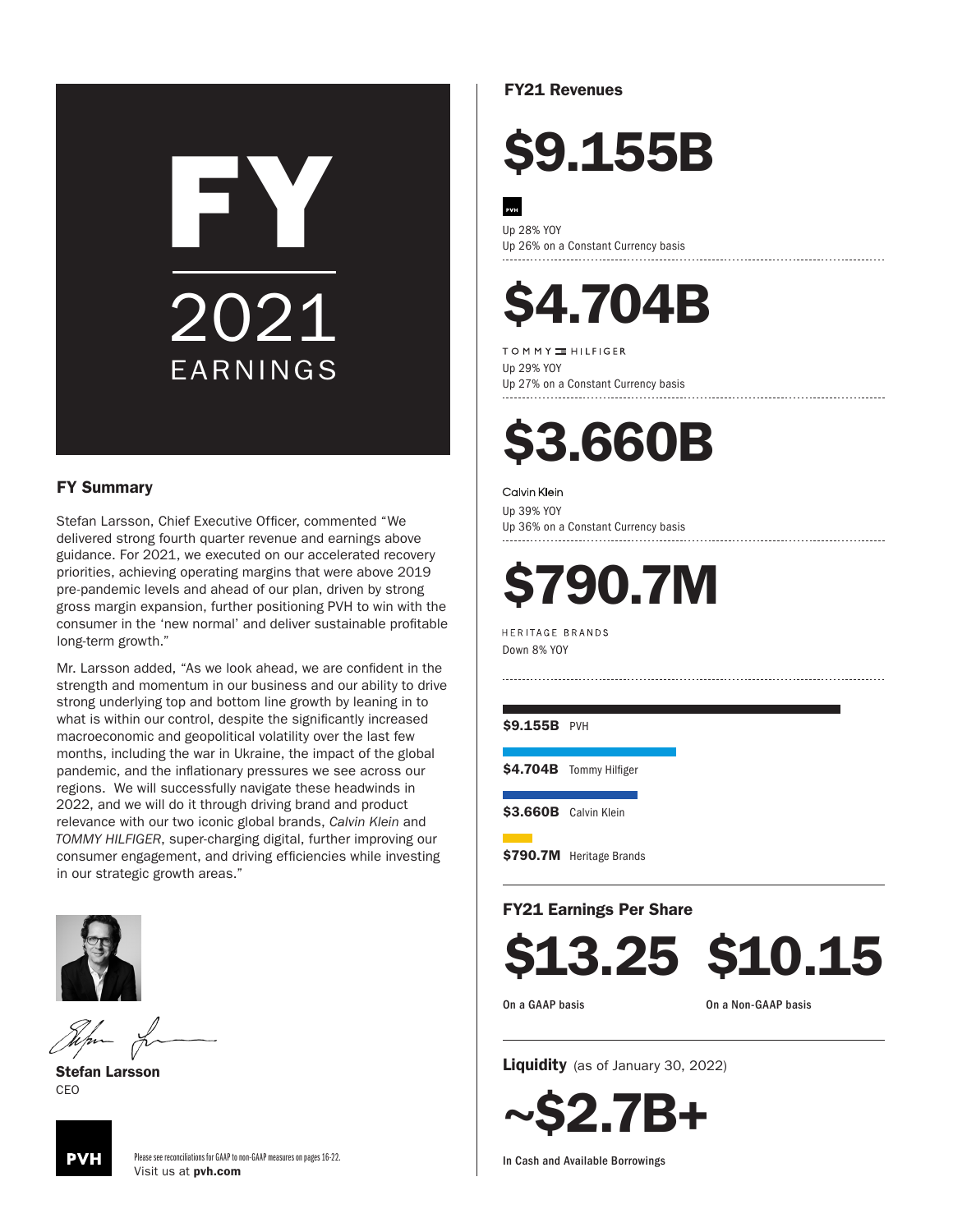# 4Q EARNINGS 2021

#### 4Q Summary

Stefan Larsson, Chief Executive Officer, commented "We delivered strong fourth quarter revenue and earnings above guidance. For 2021, we executed on our accelerated recovery priorities, achieving operating margins that were above 2019 pre-pandemic levels and ahead of our plan, driven by strong gross margin expansion, further positioning PVH to win with the consumer in the 'new normal' and deliver sustainable profitable long-term growth."

Mr. Larsson added, "As we look ahead, we are confident in the strength and momentum in our business and our ability to drive strong underlying top and bottom line growth by leaning in to what is within our control, despite the significantly increased macroeconomic and geopolitical volatility over the last few months, including the war in Ukraine, the impact of the global pandemic, and the inflationary pressures we see across our regions. We will successfully navigate these headwinds in 2022, and we will do it through driving brand and product relevance with our two iconic global brands, *Calvin Klein* and *TOMMY HILFIGER*, super-charging digital, further improving our consumer engagement, and driving efficiencies while investing in our strategic growth areas."



Stefan Larsson CEO



Please see reconciliations for GAAP to non-GAAP measures on pages 16-22. Visit us at pvh.com

#### 4Q21 Revenues

### \$2.430B

Up 16% YOY Up 20% on a Constant Currency basis

### \$1.297B

TOMMY INILFIGER

Up 18% YOY Up 23% on a Constant Currency basis

### \$991.6M

#### Calvin Klein

Up 27% YOY Up 30% on a Constant Currency basis

### **141.3M**

HERITAGE BRANDS Down 33% YOY

\$2.430B PVH

\$1.297B Tommy Hilfiger

\$991.6M Calvin Klein

\$141.3M Heritage Brands

4Q21 Earnings Per Share

\$5.53 \$2.84

On a GAAP basis

On a Non-GAAP basis

Liquidity (as of January 30, 2022)

~\$2.7B+

In Cash and Available Borrowings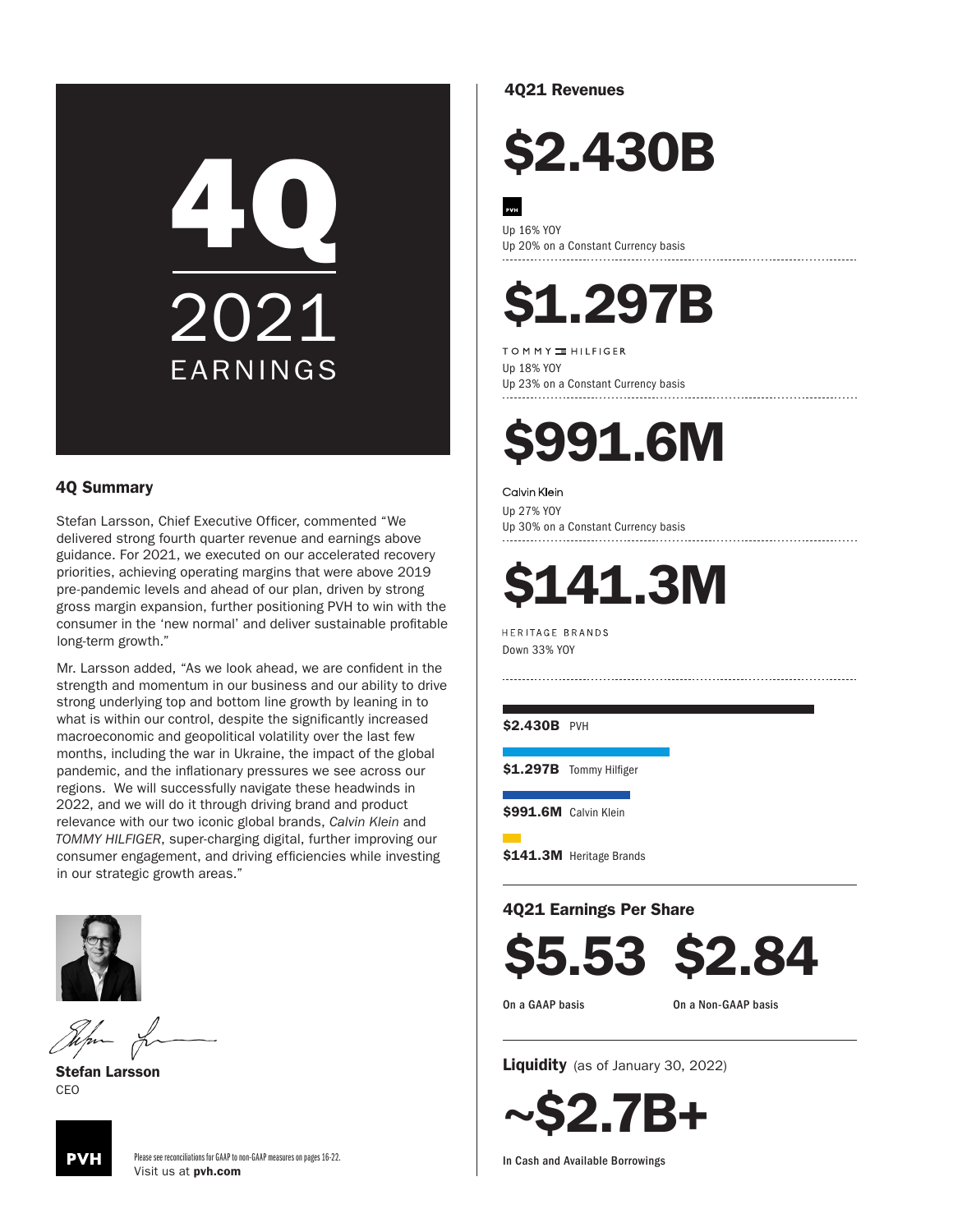#### **PVH CORP. 285 MADISON AVENUE NEW YORK, NY 10017**

#### **FOR IMMEDIATE RELEASE: March 29, 2022**

### **PVH CORP. REPORTS 2021 FOURTH QUARTER AND FULL YEAR RESULTS AND PROVIDES 2022 OUTLOOK**

- Fourth quarter revenue increased 16% to \$2.430 billion (increased 20% on a constant currency basis) compared to the prior year period and exceeded guidance
	- Revenue in international businesses for the quarter significantly exceeded fourth quarter 2019 pre-pandemic levels
- Full year 2021 revenue increased 28% to \$9.155 billion (increased 26% on a constant currency basis) compared to 2020
	- Revenue through digital channels grew approximately 30% compared to 2020, with approximately 25% digital penetration as a percentage of total revenue
- Delivered record full year gross margin and EPS
- Gross margin increased over 400 basis points (fourth quarter) and over 300 basis points (full year) compared to 2019 pre-pandemic periods, and drove operating margin expansion
- 2021 EPS exceeded guidance and was:
	- GAAP basis: \$5.53 (fourth quarter) and \$13.25 (full year)
	- Non-GAAP basis: \$2.84 (fourth quarter) and \$10.15 (full year)
- Made over \$200 million of voluntary term loan payments in the fourth quarter, bringing voluntary payments to over \$1.0 billion for full year 2021
- 2022 full year outlook:
	- Revenue: Projected to increase 2% to 3% (6% to 7% on a constant currency basis) as compared to 2021
	- Operating margin: Approximately 10%
	- EPS: Approximately \$9.00, which includes the expected negative impacts of the war in Ukraine and foreign currency translation
	- Effective tax rate: 29% to 30%

New York, New York - PVH Corp. [NYSE: PVH] reported its 2021 fourth quarter and full year results and announced its 2022 outlook.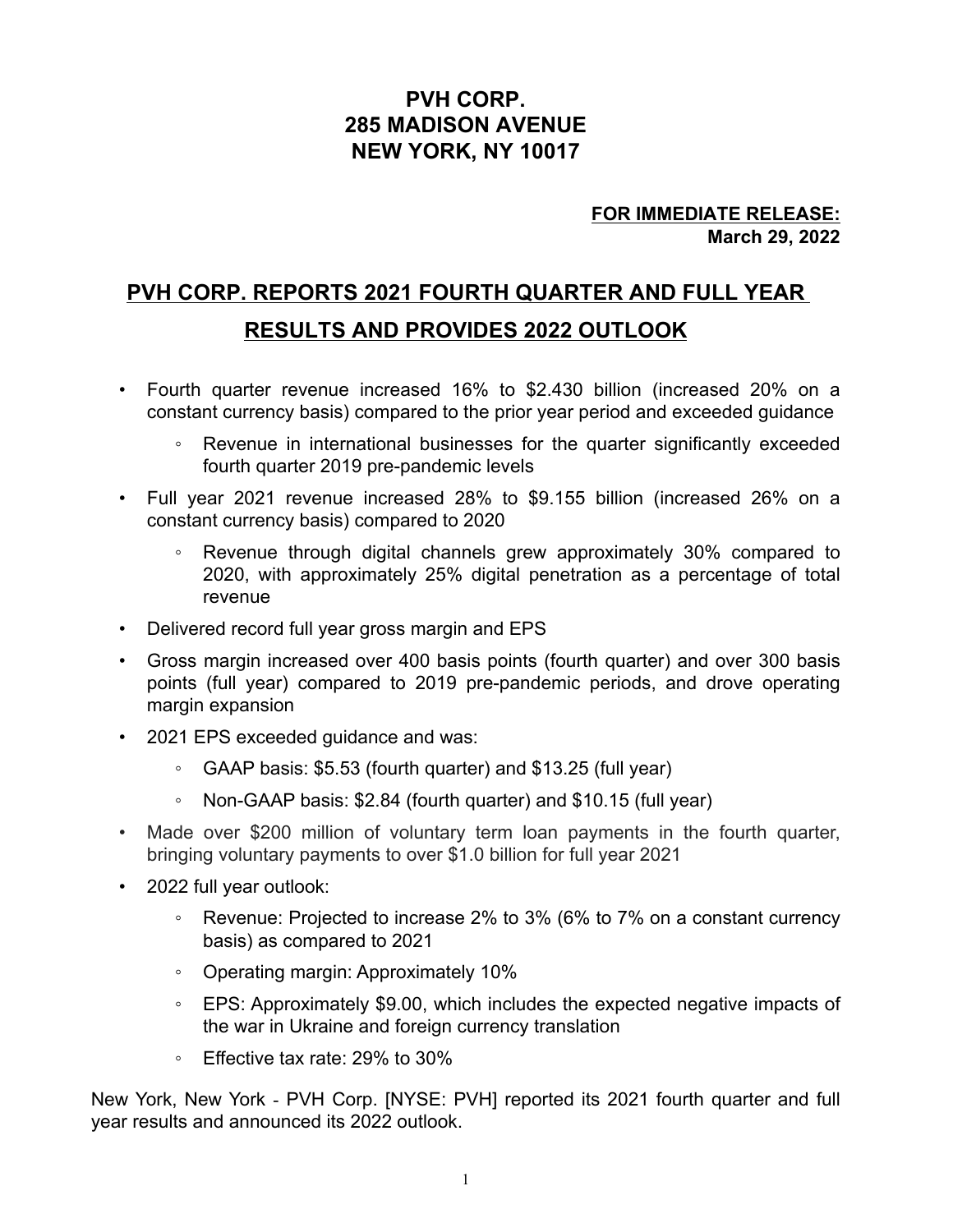#### **Non-GAAP Amounts:**

Amounts stated to be on a non-GAAP basis exclude the items that are defined or described in greater detail near the end of this release under the heading "Non-GAAP Exclusions." Amounts stated on a constant currency basis also are deemed to be on a non-GAAP basis. Reconciliations of amounts on a GAAP basis to amounts on a non-GAAP basis are presented after the Non-GAAP Exclusions section and identify and quantify all excluded items.

#### **CEO Comments:**

Stefan Larsson, Chief Executive Officer, commented "We delivered strong fourth quarter revenue and earnings above guidance. For 2021, we executed on our accelerated recovery priorities, achieving operating margins that were above 2019 pre-pandemic levels and ahead of our plan, driven by strong gross margin expansion, further positioning PVH to win with the consumer in the 'new normal' and deliver sustainable profitable long-term growth."

Mr. Larsson added, "As we look ahead, we are confident in the strength and momentum in our business and our ability to drive strong underlying top and bottom line growth by leaning in to what is within our control, despite the significantly increased macroeconomic and geopolitical volatility over the last few months, including the war in Ukraine, the impact of the global pandemic, and the inflationary pressures we see across our regions. We will successfully navigate these headwinds in 2022, and we will do it through driving brand and product relevance with our two iconic global brands, *Calvin Klein* and *TOMMY HILFIGER*, super-charging digital, further improving our consumer engagement, and driving efficiencies while investing in our strategic growth areas."

#### **Fourth Quarter Review:**

• **Revenue:** Overall revenue for the fourth quarter increased 16% (increased 20% on a constant currency basis) compared to the prior year period, despite continued supply chain and logistics disruptions and the ongoing impacts of the COVID-19 pandemic, particularly the Omicron variant, and reflected strong performance in the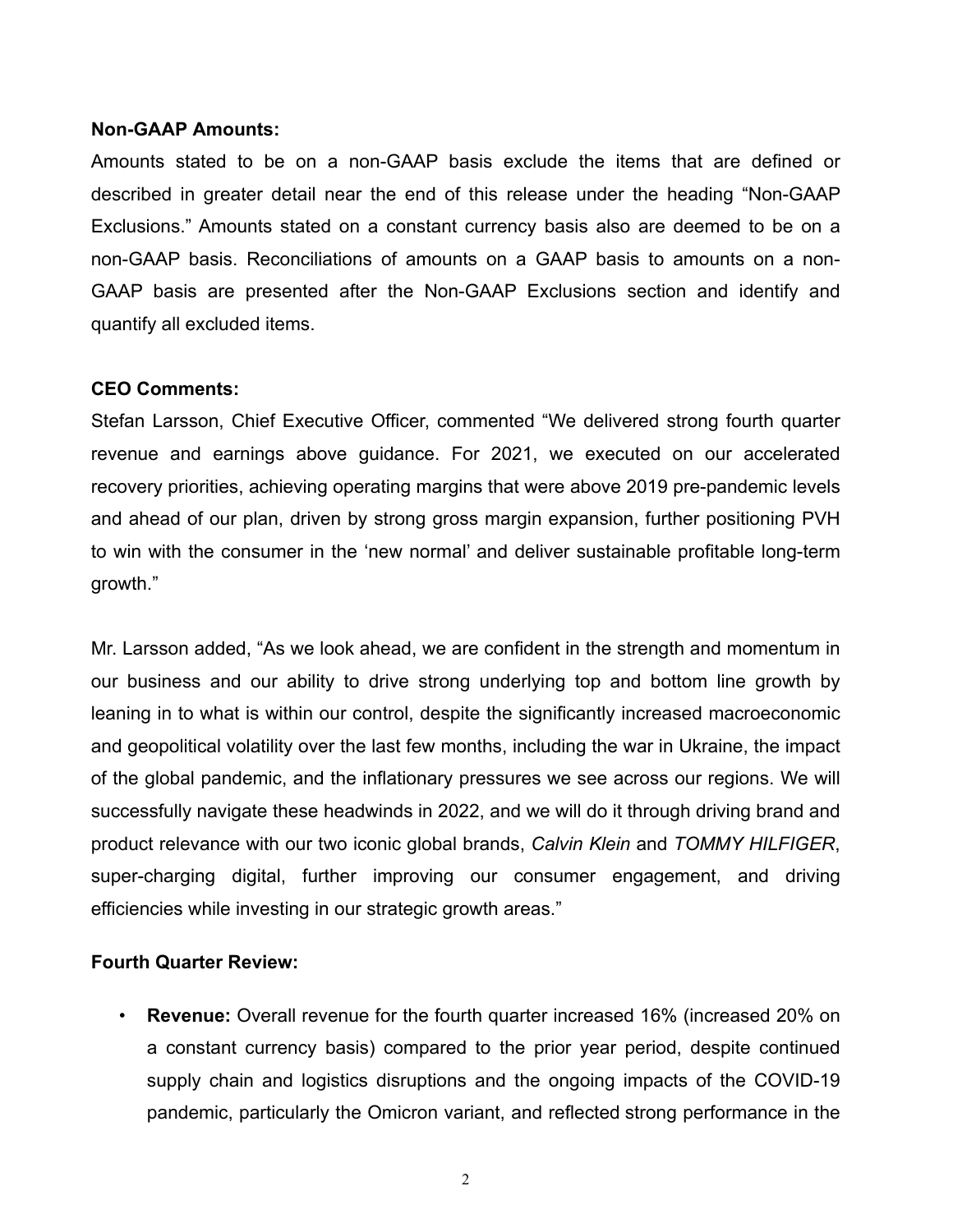Company's international businesses, primarily driven by Europe. Revenue through digital channels grew approximately 10% compared to the prior year period. Revenue in the fourth quarter reflected a 5% reduction resulting from the Heritage Brands transaction (as defined under the heading "Non-GAAP Exclusions") and the exit from the Heritage Brands Retail business. The prior year period was negatively impacted by extensive temporary store closures, with approximately 70% of the Company's retail stores in Europe and approximately 75% of the Company's stores in Canada closed as a result of the pandemic.

- *◦* **Direct-to-Consumer:** Total direct-to-consumer revenue for the fourth quarter increased 13% compared to the prior year period, inclusive of a 4% reduction from the exit of the Heritage Brands Retail business. Directly operated digital commerce was flat to the exceptionally strong performance of 68% growth in the prior year period. The impacts of the pandemic continued to pressure the performance of the Company's retail stores, although to a much lesser extent than in the prior year period, with a significant percentage of stores operating on reduced hours as a result of increased levels of absenteeism and certain stores in Europe and China temporarily closed for varying periods of time during the fourth quarter.
- *◦* **Wholesale:** Total wholesale revenue for the fourth quarter increased 20% compared to the prior year period, and included the favorable impact of the shift in the timing of U.S. wholesale shipments from the third quarter into the fourth quarter as a result of logistics disruptions in October, partially offset by the impact of the Heritage Brands transaction. The Company's sales to the digital businesses of its traditional and pure play wholesale customers continued to exhibit double digit growth.
- **Gross Margin:** Overall gross margin in the fourth quarter was 58.3% as compared to 53.9% in the prior year period, driven largely by more full price selling and a favorable shift in regional sales mix. These improvements more than offset higher freight costs, including an increase in air freight to mitigate ongoing supply chain and logistics delays.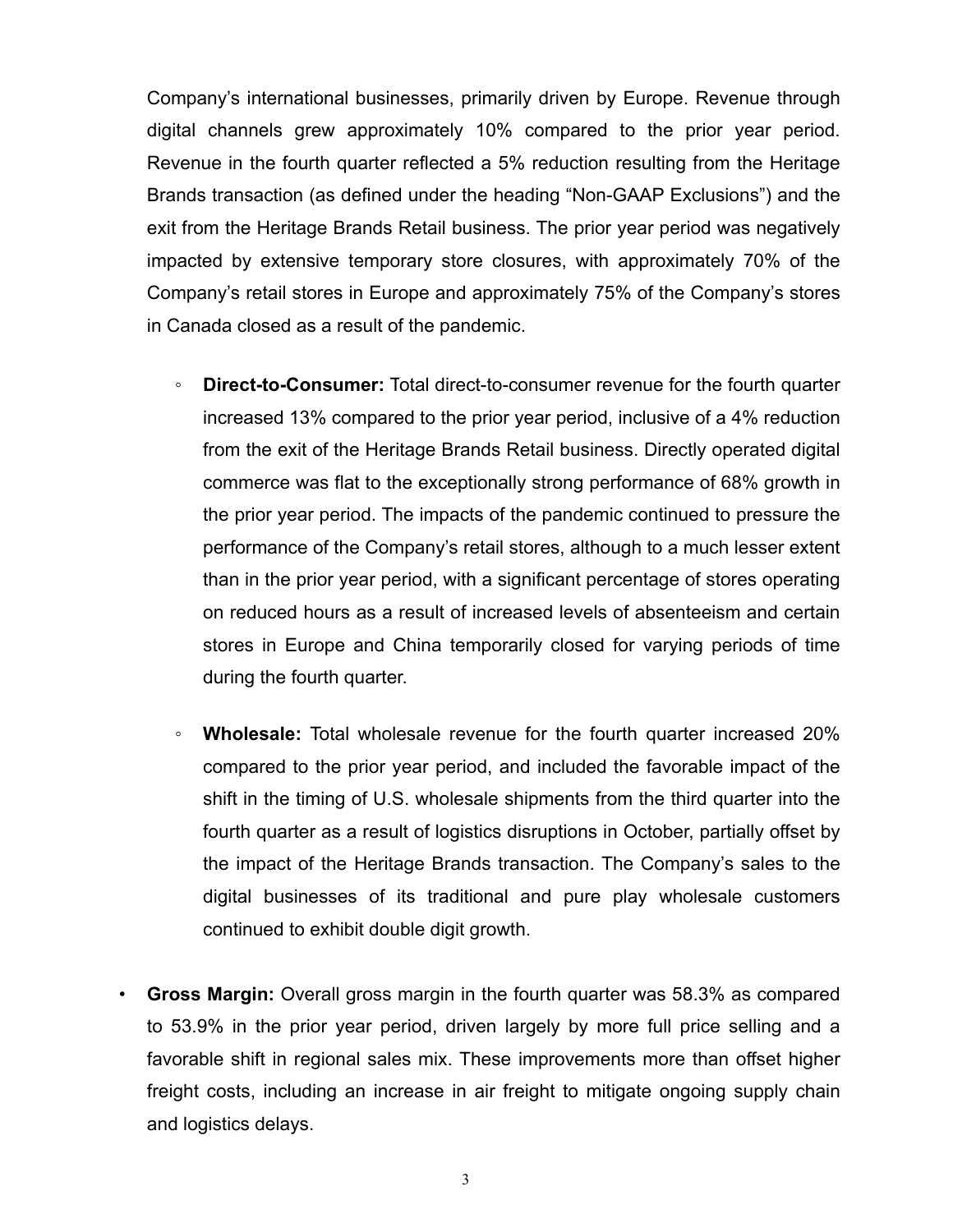• **Inventory:** Overall inventory levels decreased 5% compared to the prior year period due, in part, to the Heritage Brands transaction and the exit from the Heritage Brands Retail business. In-transit inventory levels in the fourth quarter increased over 30% compared to the prior year period, primarily due to ongoing supply chain and logistics disruptions.

#### **Fourth Quarter Consolidated Results:**

Fourth quarter revenue increased 16% to \$2.430 billion (increased 20% on a constant currency basis) compared to the prior year period. The revenue increase compared to the prior year period reflects:

- An 18% increase (23% increase on a constant currency basis) in the Tommy Hilfiger business compared to the prior year period, including a 20% increase (26% increase on a constant currency basis) in Tommy Hilfiger International revenue and a 14% increase in Tommy Hilfiger North America revenue.
- A 27% increase (30% increase on a constant currency basis) in the Calvin Klein business compared to the prior year period, including a 24% increase (30% increase on a constant currency basis) in Calvin Klein International revenue and a 32% increase in Calvin Klein North America revenue.
- A 33% decrease in the Heritage Brands business compared to the prior year period, which included a 51% decrease resulting from the Heritage Brands transaction and the exit from the Heritage Brands Retail business.

Earnings per share on a GAAP basis was \$5.53 for the fourth quarter of 2021 compared to a loss per share of \$(0.81) in the prior year period. These results include the amounts for the applicable period described under the heading "Non-GAAP Exclusions" later in this release. Earnings per share and loss per share on a non-GAAP basis for these periods, as discussed below, exclude these amounts.

Earnings per share on a non-GAAP basis was \$2.84 for the fourth quarter of 2021 compared to a loss per share of \$(0.38) in the prior year period.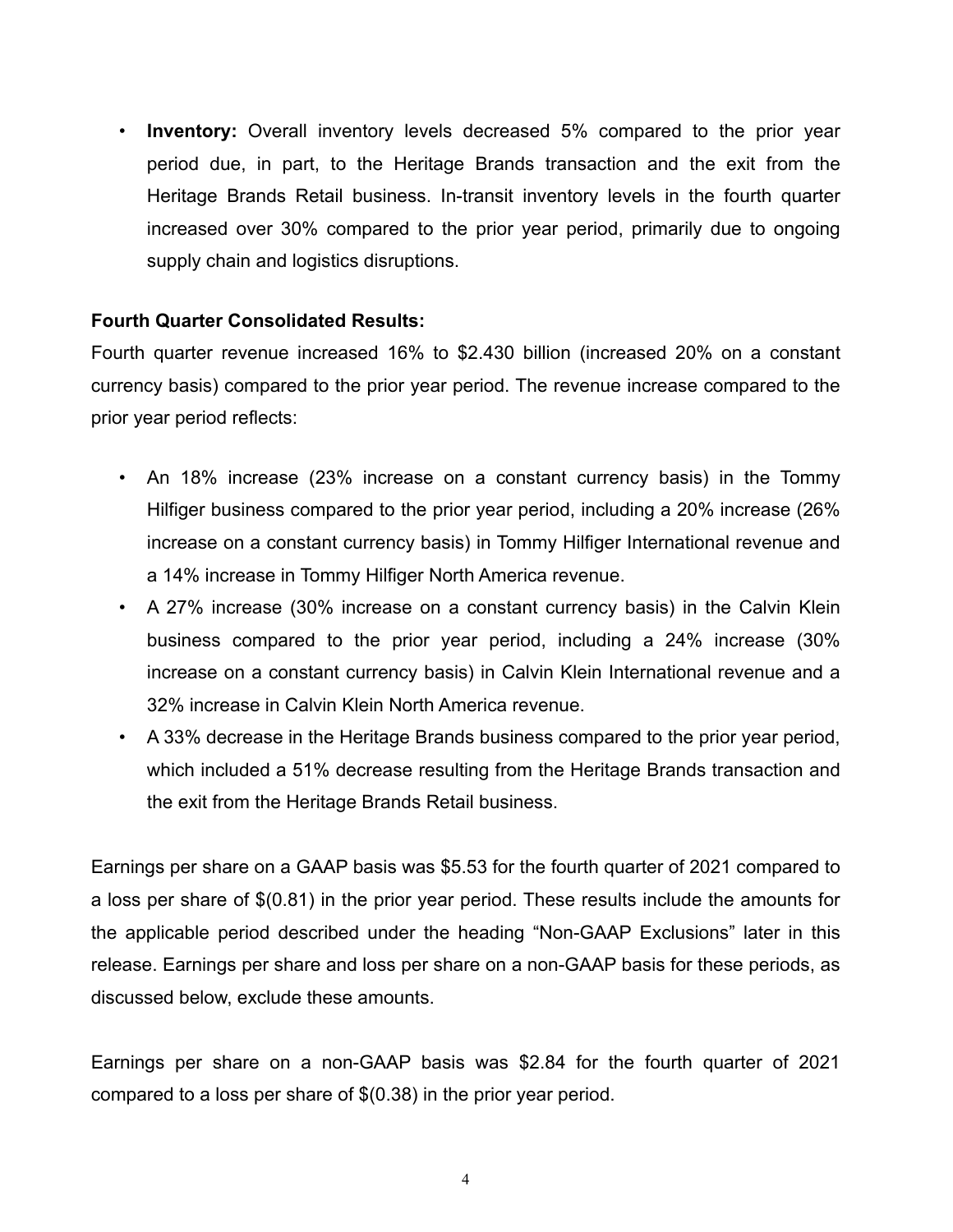Earnings before interest and taxes on a GAAP basis for the quarter increased to \$223 million compared to \$26 million in the prior year period. Included in earnings before interest and taxes for the fourth quarter of 2021 was a \$49 million actuarial gain recognized on retirement plans. Included in earnings before interest and taxes for the prior year period were \$2 million of net costs consisting of (i) \$59 million of noncash store asset impairments, (ii) \$8 million of costs in connection with exiting the Heritage Brands Retail business, and (iii) a \$65 million actuarial gain recognized on retirement plans. Earnings before interest and taxes on a non-GAAP basis for these periods, as discussed below, exclude these amounts.

Earnings before interest and taxes on a non-GAAP basis for the quarter increased to \$175 million compared to \$28 million in the prior year period. The increase was primarily driven by the revenue increase and gross margin improvements discussed above.

Net interest expense on a GAAP basis decreased to \$24 million from \$34 million in the prior year period. Included in net interest expense for the prior year period was a \$3 million expense resulting from the remeasurement of a mandatorily redeemable non-controlling interest that was recognized in connection with the Australia acquisition (as defined under the heading "Non-GAAP Exclusions"). Net interest expense on a non-GAAP basis for the prior year period excludes this amount. Net interest expense of \$24 million on a GAAP basis (there were no non-GAAP exclusions in the fourth quarter of 2021) is a decrease from \$32 million on a non-GAAP basis in the prior year period, primarily due to the impact of (i) over \$1.0 billion of voluntary debt payments made during 2021 and (ii) lower interest rates in the fourth quarter of 2021.

The effective tax rate on a GAAP basis for the fourth quarter of 2021 was (96.0)% as compared to (608.5)% in the prior year period. The effective tax rate in 2021 reflects an income tax benefit on the pre-tax income in the fourth quarter. The effective tax rate in 2020 reflects an income tax expense on the pre-tax loss in the fourth quarter. The effective tax rate in 2021 included one-time discrete tax benefits of \$152 million, principally resulting from a tax accounting method change made in conjunction with the Company's 2020 U.S. federal income tax return. The effective tax rate in 2020 included a \$33 million tax expense from the remeasurement of certain of the Company's net deferred tax liabilities in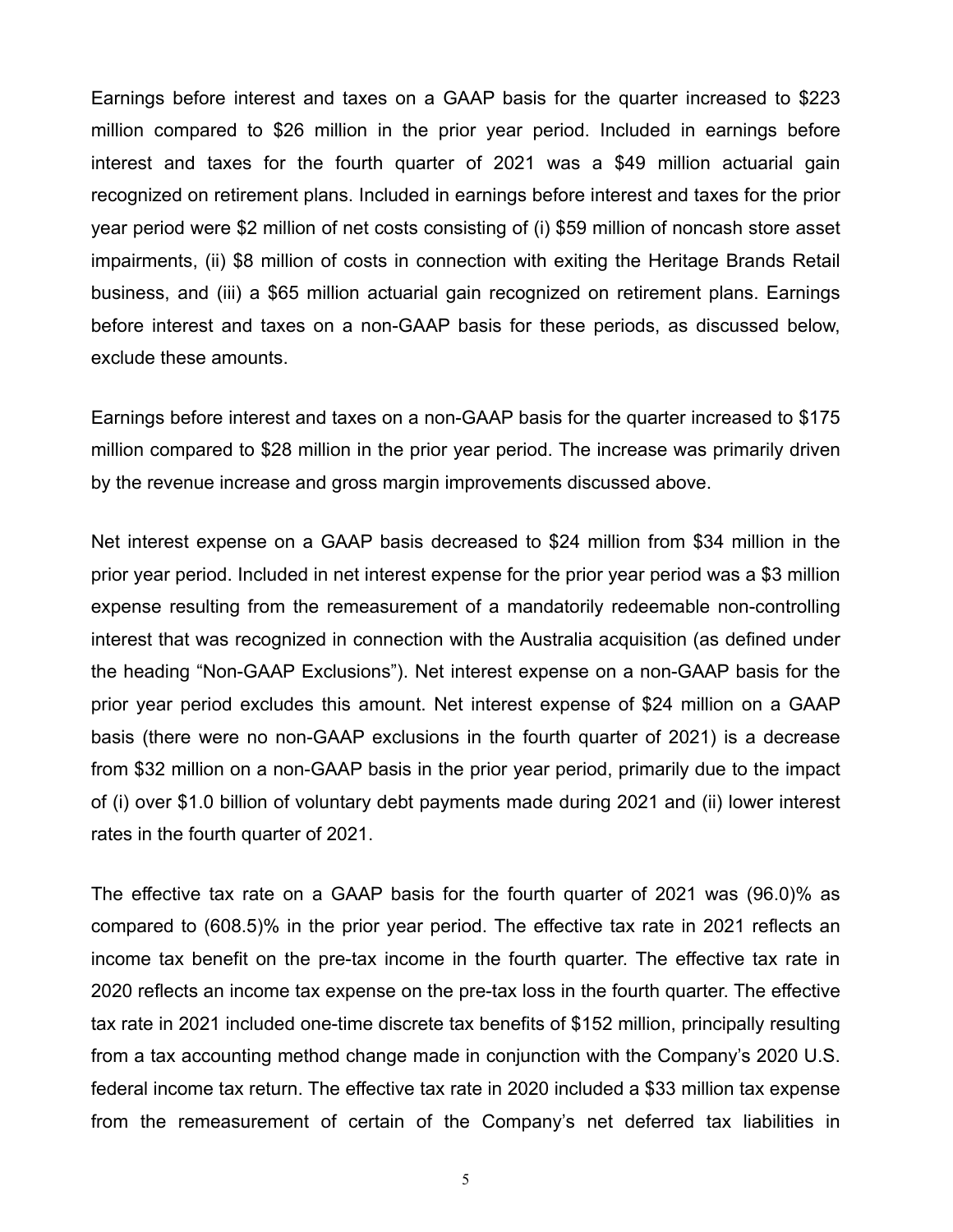connection with the "2021 Dutch Tax Plan." The effective tax rate on a non-GAAP basis for these periods exclude these amounts. The effective tax rate on a non-GAAP basis for the fourth quarter of 2021 was (33.2)% as compared to (717.6)% in the prior year period. Included in the effective tax rate on a non-GAAP basis for the fourth quarter of 2021 was a discrete tax benefit related to the resolution of uncertain tax positions. The effective tax rate on a non-GAAP basis in the prior year period included a tax expense in connection with an unfavorable settlement of a multi-year tax audit from an international jurisdiction.

#### **Full Year 2021 Consolidated Results:**

Revenue for 2021 increased 28% to \$9.155 billion (increased 26% on a constant currency basis) compared to 2020. The revenue increase compared to 2020 reflects:

- A 29% increase (27% increase on a constant currency basis) in the Tommy Hilfiger business compared to 2020, including a 32% increase (29% increase on a constant currency basis) in Tommy Hilfiger International revenue and a 22% increase in Tommy Hilfiger North America revenue.
- A 39% increase (36% increase on a constant currency basis) in the Calvin Klein business compared to 2020, including a 39% increase (36% increase on a constant currency basis) in Calvin Klein International revenue and a 38% increase in Calvin Klein North America revenue.
- An 8% decrease in the Heritage Brands business compared to 2020, which included a 27% decrease resulting from the sale of the Company's Speedo North America business in April 2020, the Heritage Brands transaction, and the exit from the Heritage Brands Retail business.

Earnings per share on a GAAP basis was \$13.25 for 2021 compared to a loss per share of \$(15.96) in 2020. These results include the amounts for the applicable period described under the heading "Non-GAAP Exclusions" later in this release. Earnings per share and loss per share on a non-GAAP basis for these periods, as discussed below, exclude these amounts.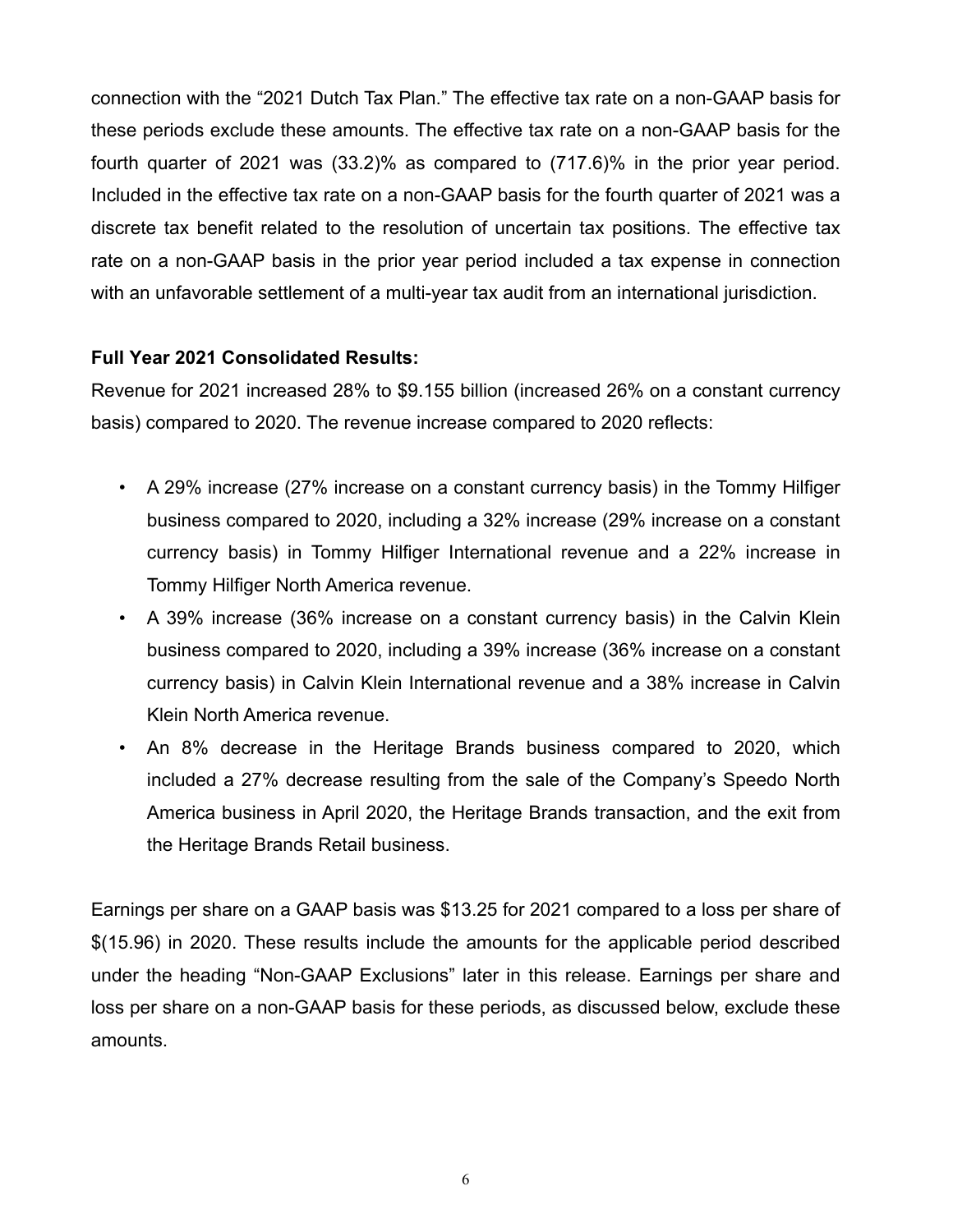Earnings per share on a non-GAAP basis was \$10.15 for 2021 compared to a loss per share of \$(1.97) in 2020.

Earnings before interest and taxes on a GAAP basis for 2021 was \$1.077 billion compared to a loss before interest and taxes of \$(1.072) billion in 2020. These results include the amounts for the applicable period described under the heading "Non-GAAP Exclusions" later in this release. Earnings before interest and taxes and loss before interest and taxes on a non-GAAP basis for these periods, as discussed below, exclude these amounts.

Earnings before interest and taxes on a non-GAAP basis for 2021 was \$983 million compared to a loss before interest and taxes of \$(37) million in 2020.

Net interest expense on a GAAP basis decreased to \$104 million from \$121 million in 2020. Included in net interest expense for 2020 was a \$5 million expense resulting from the remeasurement of the mandatorily redeemable non-controlling interest that was recognized in connection with the Australia acquisition. Net interest expense on a non-GAAP basis for 2020 excludes this amount. Net interest expense of \$104 million on a GAAP basis (there were no non-GAAP exclusions in 2021) is a decrease from \$116 million on a non-GAAP basis in 2020.

The effective tax rate on a GAAP basis for 2021 was 2.1% as compared to 4.7% in 2020. The effective tax rate on a non-GAAP basis for 2021 was 17.1% as compared to 7.9% in 2020.

#### **Stock Repurchase Program:**

The Company repurchased approximately 3.3 million shares of its common stock for \$350 million during 2021 (\$1.8 billion since inception) under the \$2.0 billion stock repurchase program authorized by the Board of Directors through June 3, 2023.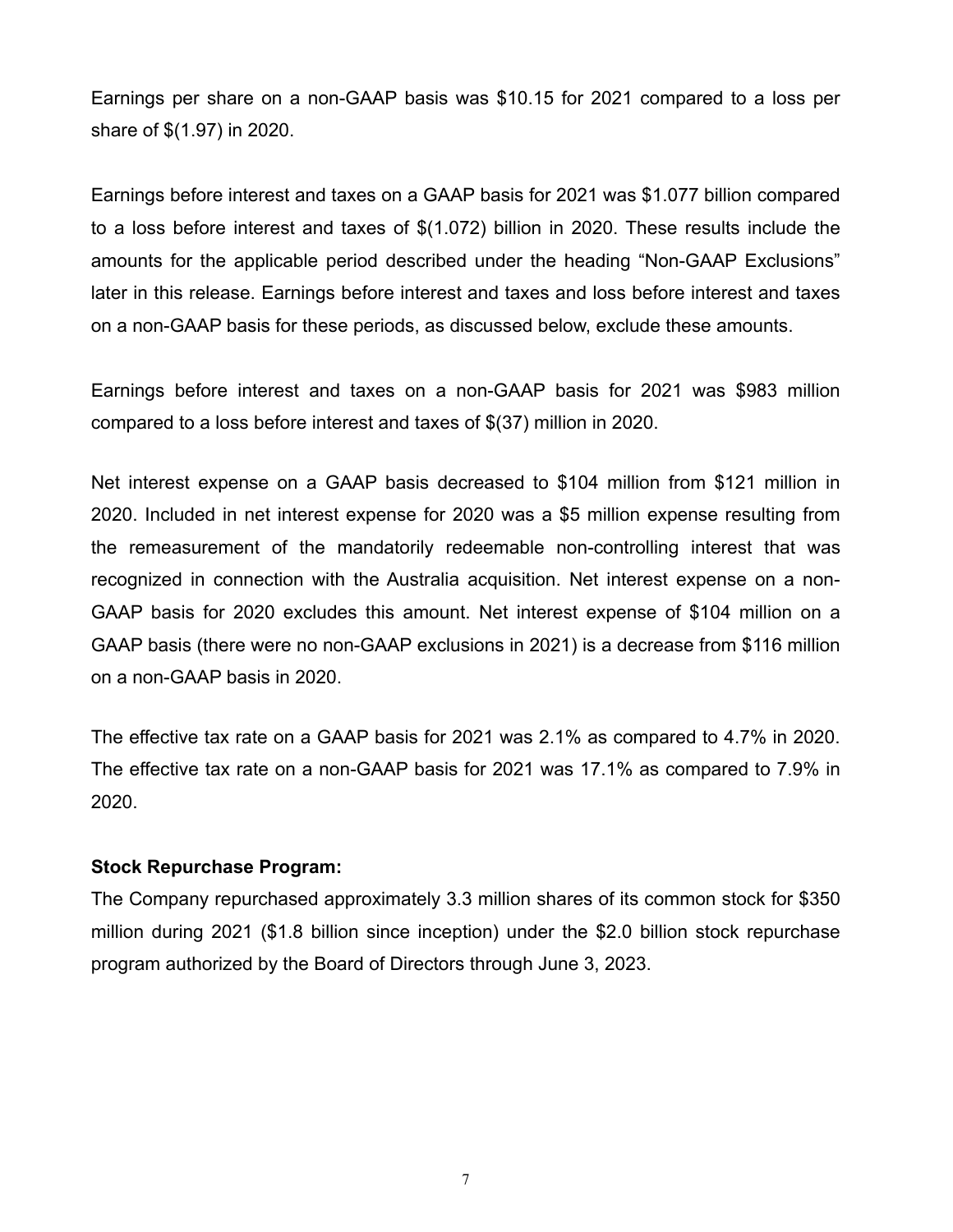#### **2022 Outlook:**

*The Company is providing its 2022 outlook despite the significant uncertainty due to the war in Ukraine and its broader macroeconomic implications, inflationary pressures globally, as well as the continued uncertainty due to the COVID-19 pandemic. In addition, supply chain and logistics disruptions globally have resulted in and are expected to continue to result in delivery delays to wholesale customers and delayed inventory availability for the Company's stores and digital commerce businesses. The Company's outlook assumes no material worsening of current conditions. The Company's 2022 results could differ materially from its current outlook.* 

#### Full Year Guidance

Revenue in 2022 is projected to increase 2% to 3% (increase 6% to 7% on a constant currency basis) as compared to 2021, which reflects (i) a 2% reduction resulting from the Heritage Brands transaction and the exit from the Heritage Brands Retail business and (ii) a 2% reduction resulting from the Company's decision to temporarily close its stores and pause commercial activities in Russia and Belarus, as well as a reduction in wholesale shipments to Ukraine as a result of the war.

The Company currently projects that 2022 operating margin will be approximately 10%.

The Company currently projects that 2022 earnings per share will be approximately \$9.00 compared to \$13.25 on a GAAP basis and \$10.15 on a non-GAAP basis in 2021. The Company currently expects that 2022 earnings per share will be negatively impacted by (i) approximately \$0.70 per share related to foreign currency translation, primarily due to the stronger U.S. dollar against the euro and (ii) approximately \$0.65 per share related to the temporary closure of the Company's stores and pause of commercial activities in Russia and Belarus, as well as the reduction in wholesale shipments to Ukraine resulting from the war.

Net interest expense in 2022 is projected to decrease to approximately \$90 million compared to \$104 million in 2021 primarily due to the impact of voluntary debt repayments made in 2021.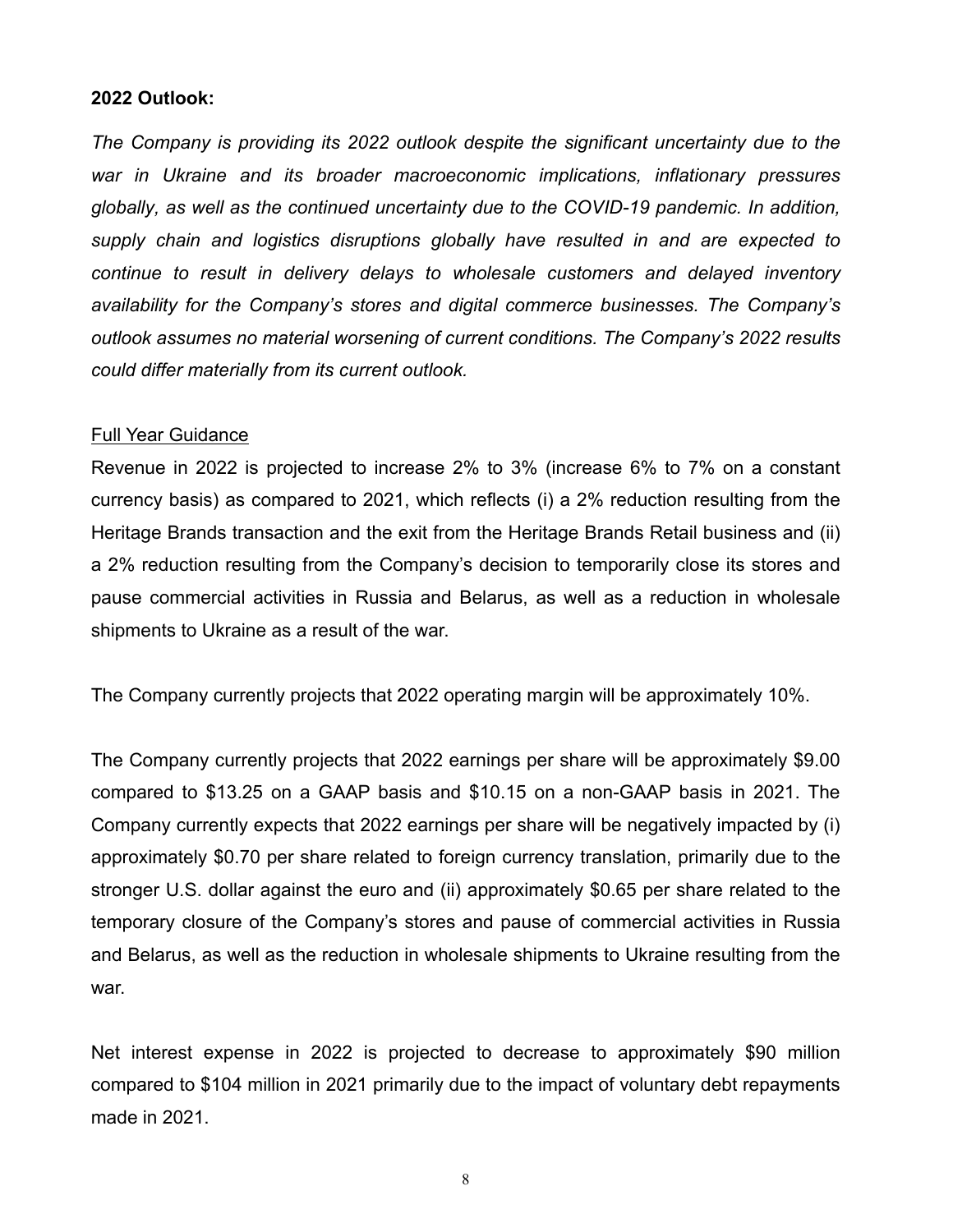The Company estimates that the 2022 effective tax rate will increase as compared to 2021 and will be in a range of 29% to 30%.

#### First Quarter Guidance

Revenue in the first quarter of 2022 is projected to be relatively flat (increase approximately 4% on a constant currency basis) compared to the prior year period, reflecting (i) a 5% reduction resulting from the Heritage Brands transaction and the exit from the Heritage Brands Retail business and (ii) a 1% reduction resulting from the Company's decision to temporarily close its stores and pause commercial activities in Russia and Belarus, as well as a reduction in wholesale shipments to Ukraine as a result of the war.

The Company currently projects that first quarter 2022 earnings per share will be in a range of \$1.55 to \$1.60 compared to \$1.38 on a GAAP basis and \$1.92 on a non-GAAP basis in the prior year period. The first quarter 2022 earnings per share projection includes the estimated negative impacts of (i) approximately \$0.20 per share related to foreign currency translation, primarily due to the stronger U.S. dollar against the euro and (ii) approximately \$0.15 per share related to the temporary closure of the Company's stores and pause of commercial activities in Russia and Belarus, as well as the reduction in wholesale shipments to Ukraine resulting from the war.

Net interest expense in the first quarter of 2022 is projected to decrease to approximately \$23 million compared to \$29 million in the prior year period primarily due to the impact of voluntary debt repayments made in 2021.

The Company estimates that the first quarter 2022 effective tax rate will be in a range of 29% to 30%.

Please see the section entitled "Full Year and Quarterly Reconciliations of GAAP to Non-GAAP Amounts" at the end of this release for further detail and reconciliations of GAAP to non-GAAP amounts discussed in this section.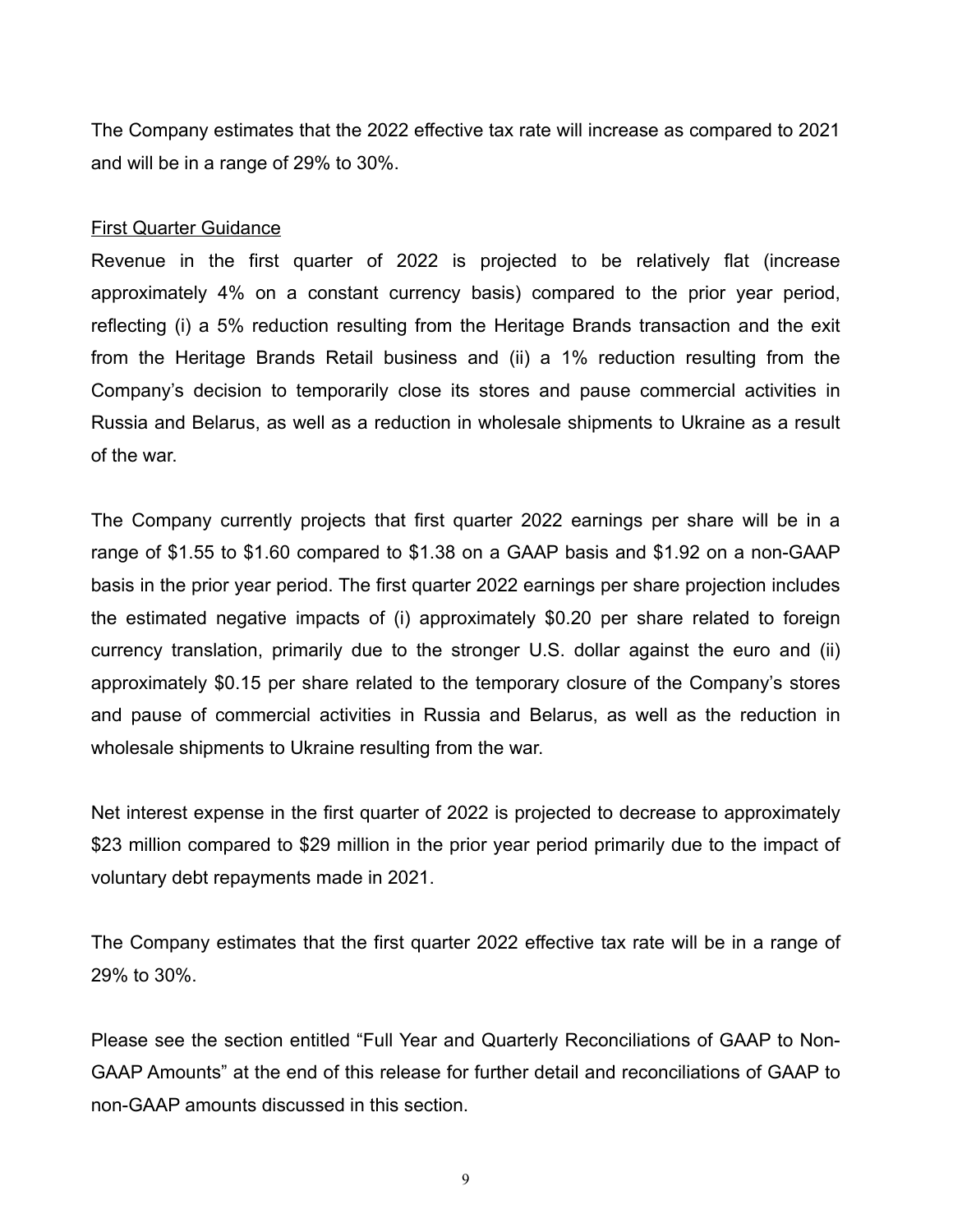#### **Non-GAAP Exclusions:**

The discussions in this release that refer to non-GAAP amounts exclude the following:

- Pre-tax costs of \$48 million incurred in 2021 in connection with actions announced in March 2021 to streamline the Company's organization through reductions in its workforce, primarily in certain international markets, and to reduce its real estate footprint, including reductions in office space and select store closures, consisting of noncash asset impairments, severance, and contract termination and other costs, of which \$43 million was incurred in the first quarter, \$2 million was incurred in the second quarter, and \$2 million was incurred in the third quarter.
- Pre-tax costs of \$21 million incurred in 2021 in connection with the exit from the Heritage Brands Retail business announced in July 2020 that was substantially completed in the second quarter of 2021, consisting of severance and other termination benefits, accelerated amortization of lease assets and contract termination and other costs, of which \$8 million was incurred in the first quarter and \$13 million was incurred in the second quarter.
- Pre-tax net gain of \$113 million recorded in the third quarter of 2021 in connection with the sale of certain intellectual property and other assets of the Company's Heritage Brands business that closed on the first day of the third quarter of 2021 (the "Heritage Brands transaction"), which includes a gain on the sale, less costs to sell, a net gain on the Company's retirement plans associated with the transaction, and severance costs.
- Pre-tax gain of \$49 million recorded in the fourth quarter of 2021 related to the recognized actuarial gain on retirement plans.
- One-time discrete tax benefits of \$152 million recorded in the fourth quarter of 2021 principally resulting from a tax accounting method change made in conjunction with the Company's 2020 U.S. federal income tax return.
- Pre-tax noncash impairment charges of \$1.021 billion recorded in 2020, primarily resulting from the impact of the COVID-19 pandemic on the Company's business, including \$933 million related to goodwill and other intangible assets, \$75 million related to store assets, and \$12 million related to an equity method investment, of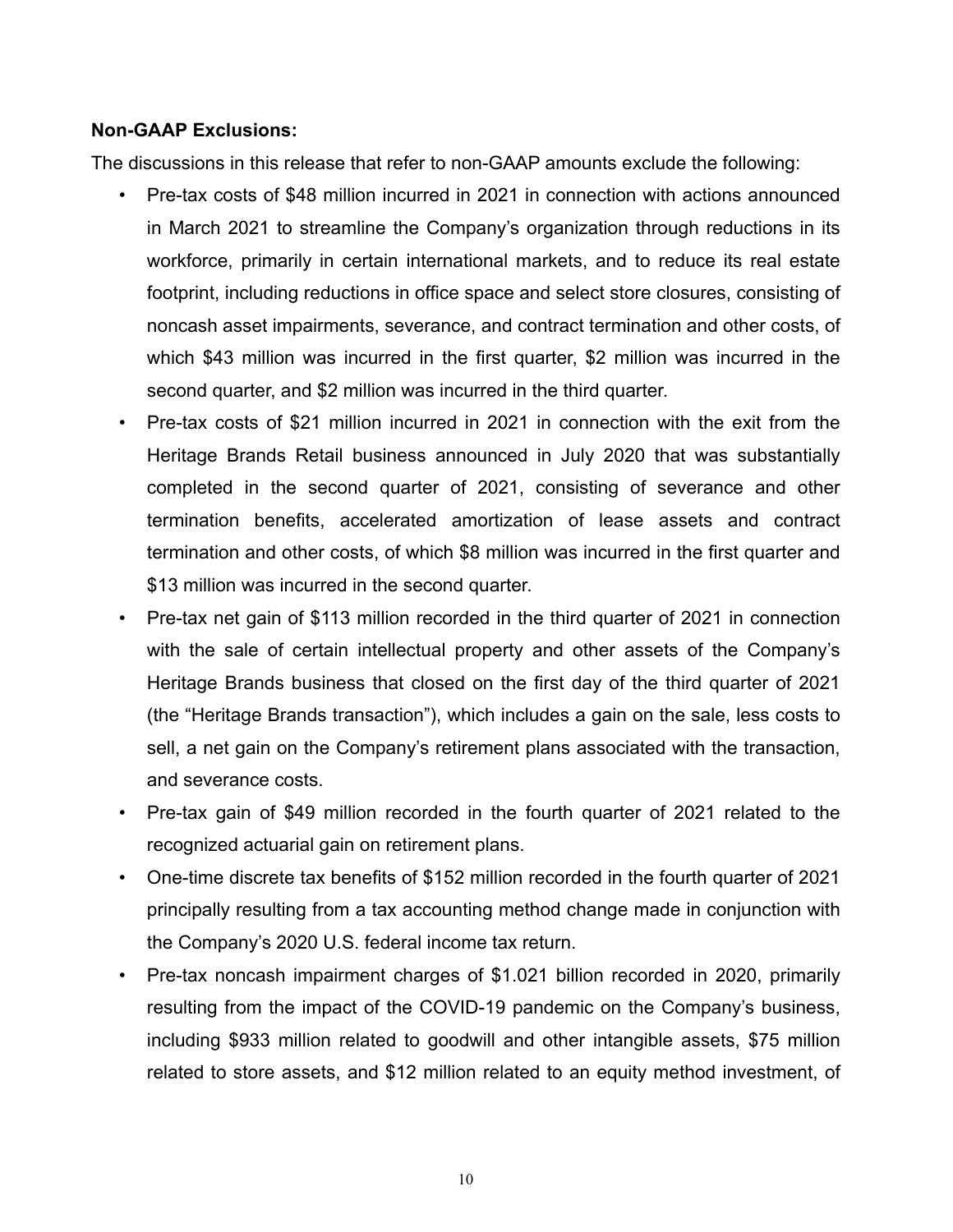which \$962 million was recorded in the first quarter and \$59 million was recorded in the fourth quarter.

- Pre-tax costs of \$7 million incurred in the first quarter of 2020 in connection with a consolidation within the Company's warehouse and distribution network in North America.
- Pre-tax noncash net loss of \$3 million recorded in the first quarter of 2020 related to the April 2020 sale of the Company's Speedo North America business to Pentland Group PLC, the parent company of the *Speedo* brand (the "Speedo transaction") and the resulting deconsolidation of the net assets of the Speedo North America business.
- Pre-tax expense of \$5 million recorded in 2020 resulting from the remeasurement of a mandatorily redeemable non-controlling interest that was recognized in connection with the Company's acquisition of the approximately 78% interest in Gazal Corporation Limited that it did not already own (the "Australia acquisition"), of which \$4 million of income was recorded in the first quarter, \$5 million of expense was recorded in the second quarter, \$1 million of expense was recorded in the third quarter and \$3 million of expense was recorded in the fourth quarter.
- Pre-tax costs of \$40 million incurred in 2020 related to the reduction in the Company's North America office workforce announced in July 2020 (the "North America workforce reduction"), primarily consisting of severance, of which \$38 million was recorded in the second quarter and \$1 million was recorded in the third quarter.
- Pre-tax costs of \$29 million incurred in 2020 in connection with exiting the Heritage Brands Retail business, consisting of \$15 million of severance, \$7 million of noncash asset impairments and \$7 million of accelerated amortization of lease assets and other costs, of which \$12 million was incurred in the second quarter, \$9 million was incurred in the third quarter and \$8 million was incurred in the fourth quarter.
- Pre-tax gain of \$65 million recorded in the fourth quarter of 2020 related to the recognized actuarial gain on retirement plans.
- Discrete tax expense of \$33 million recorded in the fourth quarter of 2020 related to the remeasurement of certain of the Company's net deferred tax liabilities in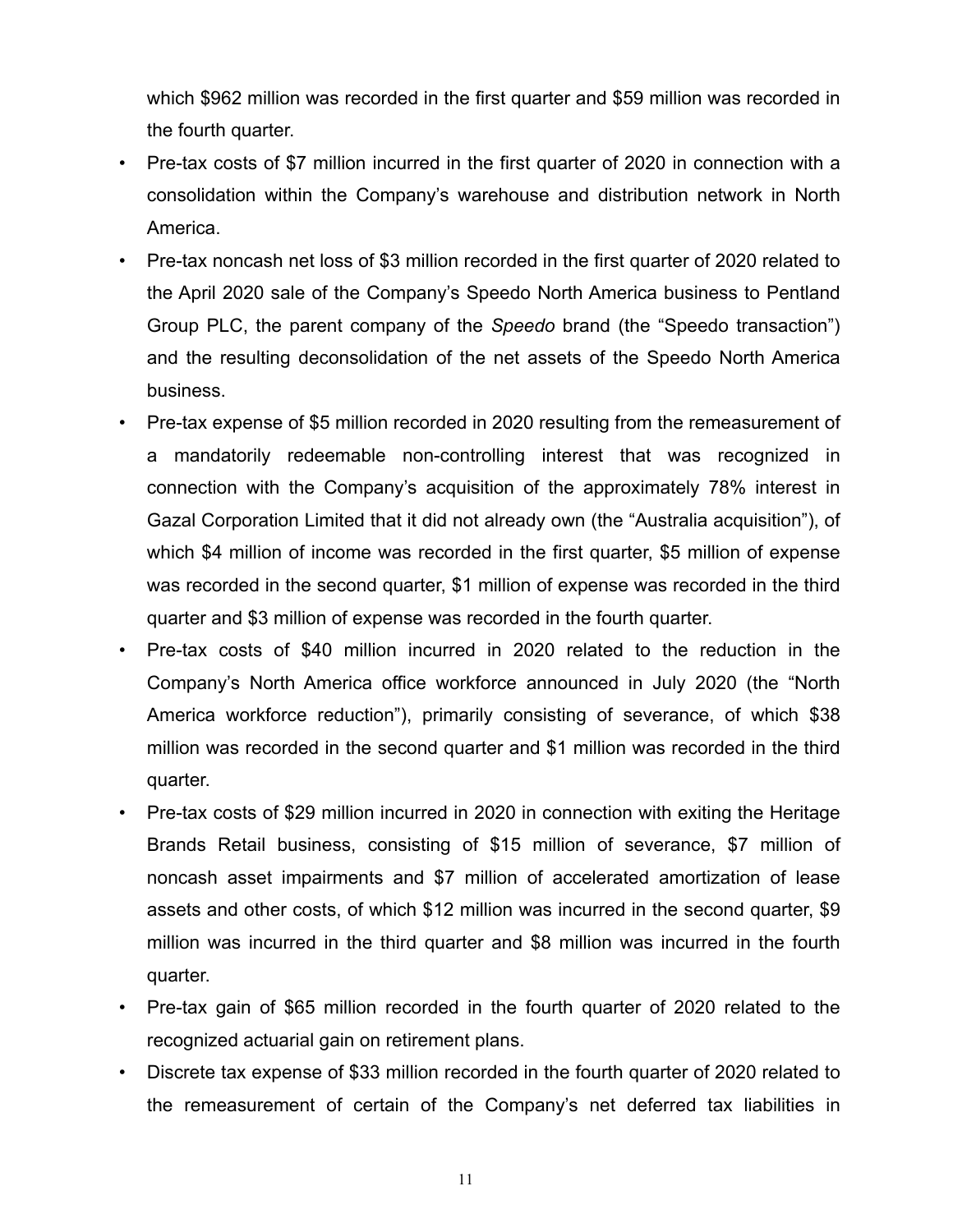connection with the enactment of legislation in the Netherlands known as the "2021 Dutch Tax Plan," which became effective on January 1, 2021.

• Estimated tax effects associated with the above pre-tax items, which are based on the Company's assessment of deductibility. In making this assessment, the Company evaluated each item that it had identified above as a non-GAAP exclusion to determine if such item is taxable or tax deductible, and if so, in what jurisdiction the tax expense or tax deduction would occur. All items above were identified as either primarily taxable or tax deductible, with the tax effect taken at the applicable income tax rate in the local jurisdiction, or as non-taxable or non-deductible, in which case the Company assumed no tax effect.

As a supplement to the Company's GAAP results, the Company presents constant currency revenue information, which is a non-GAAP financial measure. The Company presents results in this manner because it is a global company that transacts business in multiple currencies but reports financial information in U.S. dollars. Foreign currency exchange rate fluctuations affect the amounts reported by the Company in U.S. dollars with respect to its foreign revenues. Exchange rate fluctuations can have a significant effect on reported revenues. The Company believes presenting constant currency revenue information provides useful information to investors, as it provides information to assess how its businesses performed excluding the effects of changes in foreign currency exchange rates and assists investors in evaluating the effectiveness of the Company's operations and underlying business trends in a manner that is consistent with management's evaluation of business performance.

The Company calculates constant currency revenue information by translating its foreign revenues for the relevant period into U.S. dollars at the average exchange rates in effect during the comparable prior year period (rather than at the actual exchange rates in effect during the relevant period).

Constant currency performance should be viewed in addition to, and not in lieu of or as superior to, the Company's operating performance calculated in accordance with GAAP.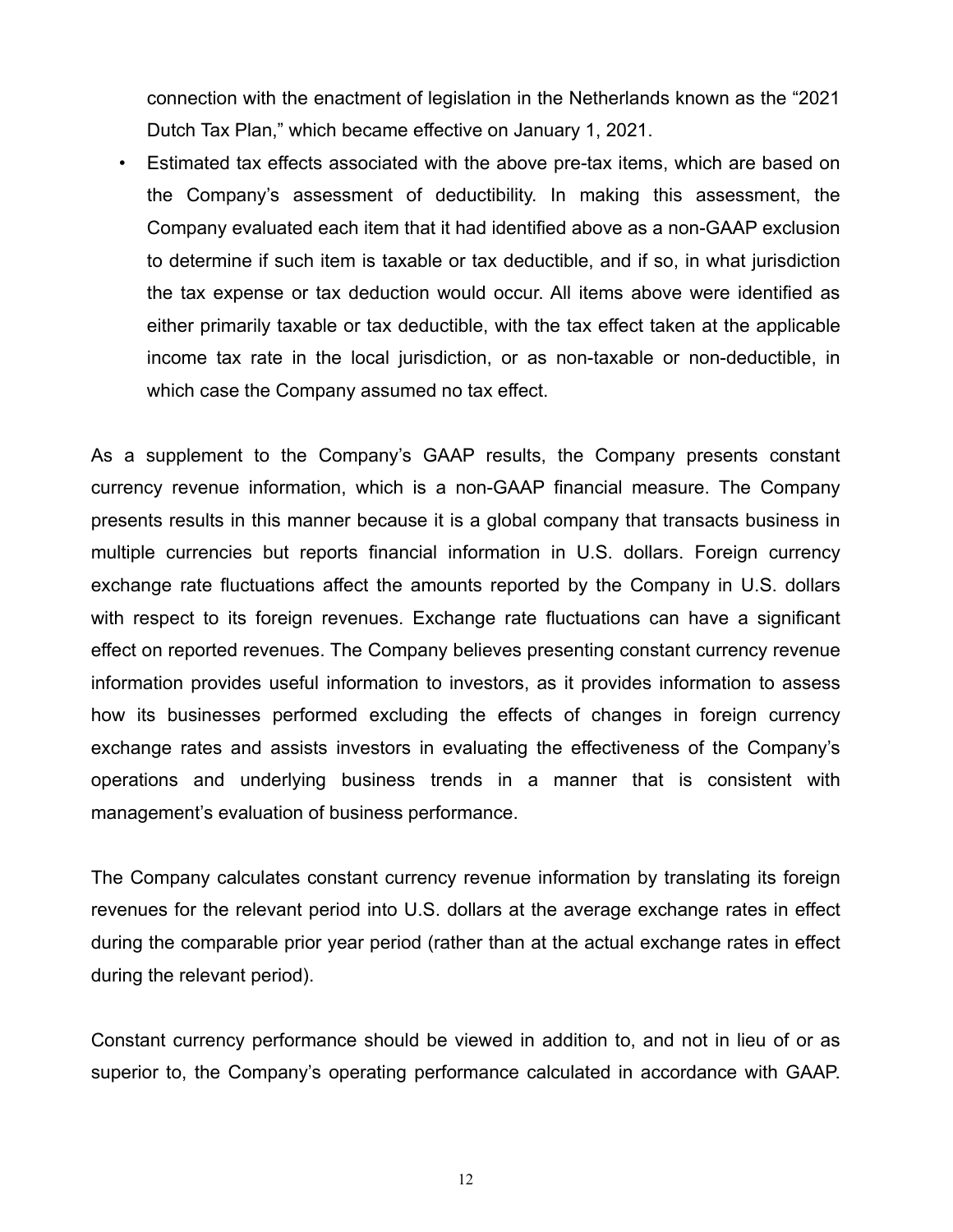The constant currency revenue information presented may not be comparable to similarly described measures reported by other companies.

Please see Tables 1 through 9 and the sections entitled "Reconciliations of 2021 Constant Currency Revenue" and "Full Year and Quarterly Reconciliations of GAAP to Non-GAAP Amounts" later in this release for reconciliations of GAAP to non-GAAP amounts.

**Contact: Dana Perlman (212) 381-3502 investorrelations@pvh.com**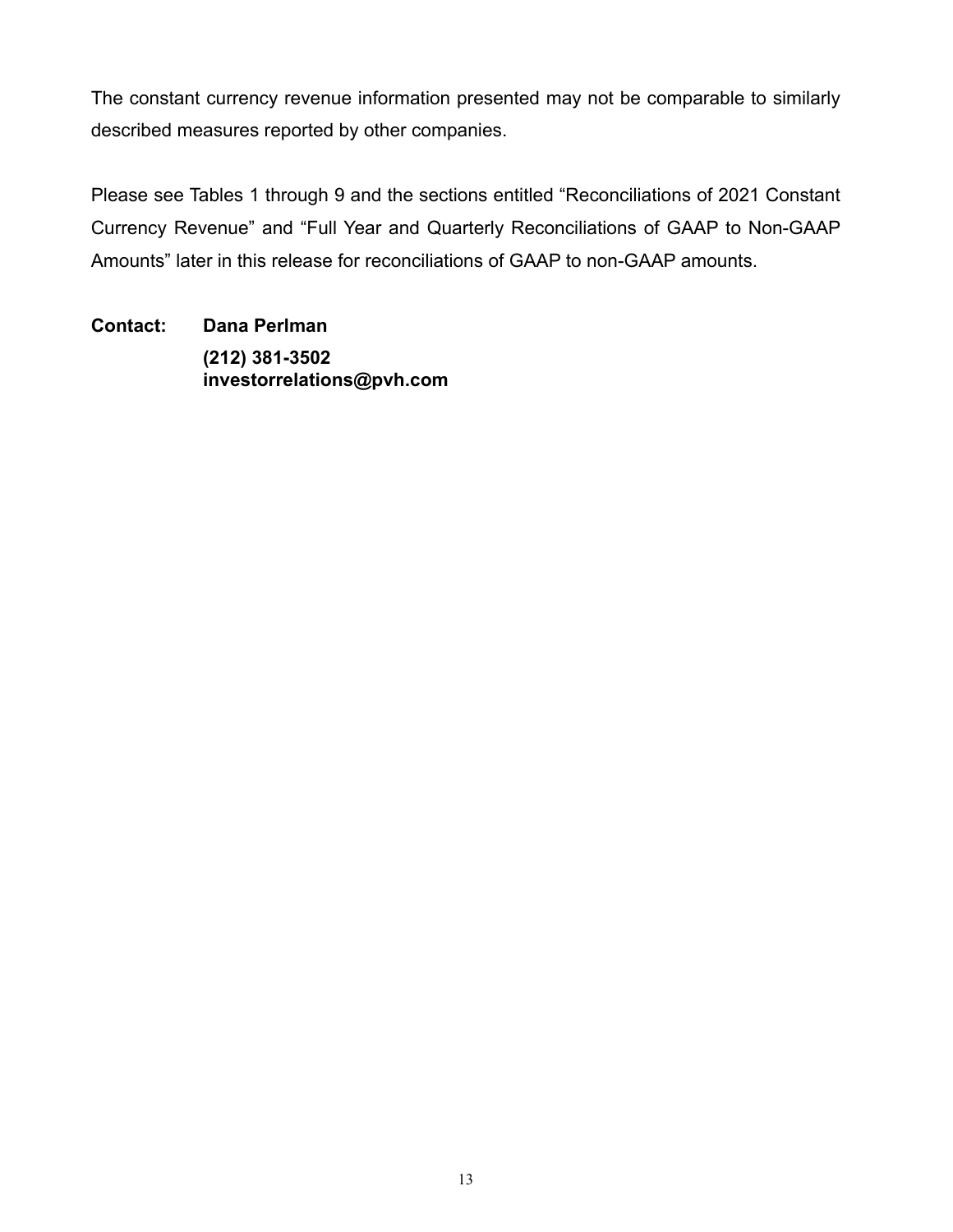The Company webcasts its conference calls to review its earnings releases. **The Company's conference call to review its fourth quarter earnings release is scheduled for Wednesday, March 30, 2022 at 9:00 a.m. EDT.** Please log on to the Company's web site at **www.PVH.com** and go to the Events page included in the Investors section to listen to the live webcast of the conference call. The webcast will be available for replay for one year after it is held, commencing approximately two hours after the live broadcast ends. Please log on to www.PVH.com as described above to listen to the replay. In addition, an audio replay of the conference call is available for 48 hours starting approximately two hours after it is held. The replay of the conference call can be accessed by calling (domestic) 888-203-1112 and (international) 719-457-0820 and using passcode 3470161. The conference call and webcast consist of copyrighted material. They may not be re-recorded, reproduced, re-transmitted, rebroadcast or otherwise used without the Company's express written permission. Your participation represents your consent to these terms and conditions, which are governed by New York law.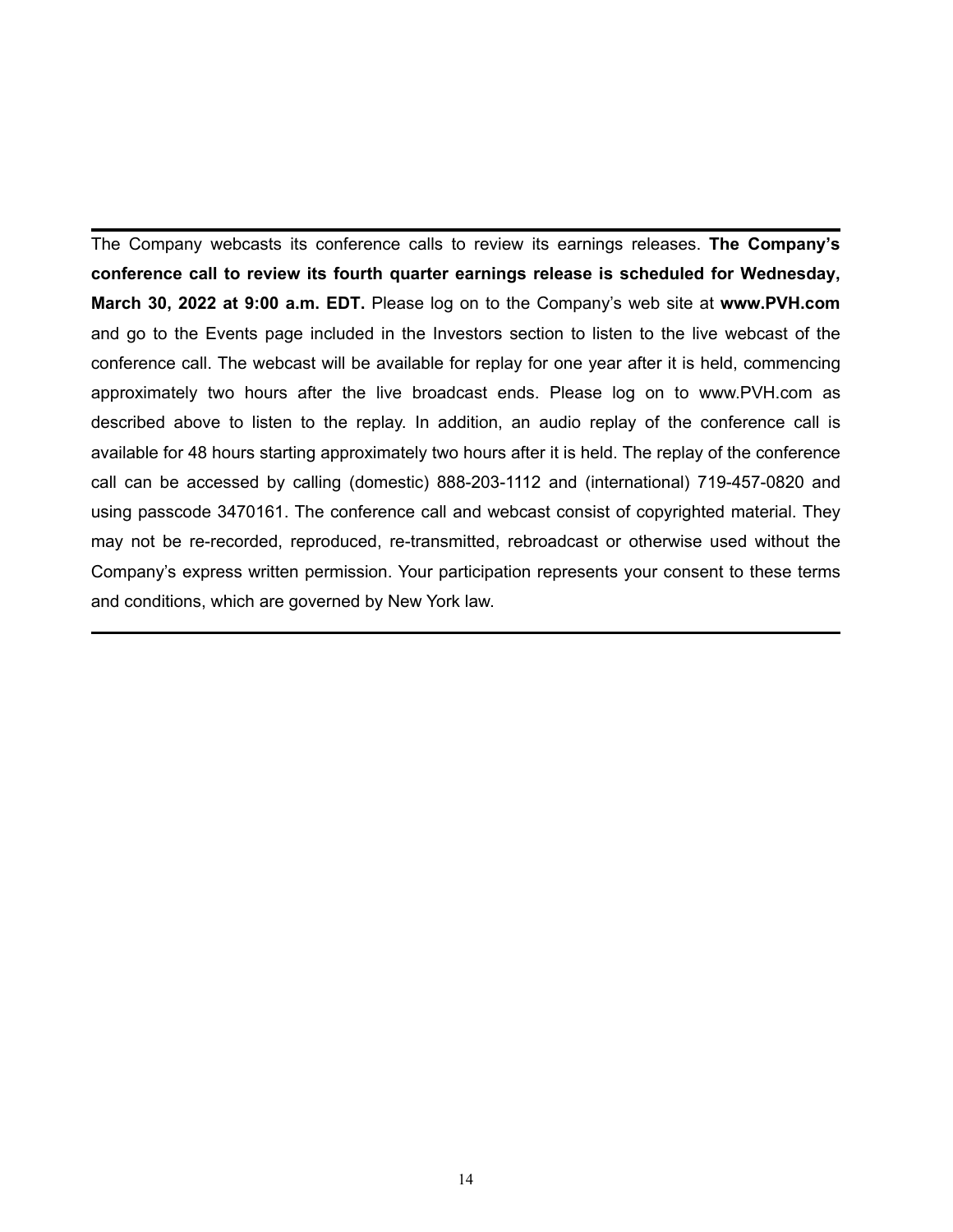SAFE HARBOR STATEMENT UNDER THE PRIVATE SECURITIES LITIGATION REFORM ACT OF 1995: Forwardlooking statements in this press release and made during the conference call/webcast, including, without limitation, statements relating to the Company's future revenue, earnings, plans, strategies, objectives, expectations and intentions are made pursuant to the safe harbor provisions of the Private Securities Litigation Reform Act of 1995. Investors are cautioned that such forward-looking statements are inherently subject to risks and uncertainties, many of which cannot be predicted with accuracy, and some of which might not be anticipated, including, without limitation, (i) the Company's plans, strategies, objectives, expectations and intentions are subject to change at any time at the discretion of the Company; (ii) the Company's ability to realize anticipated benefits and savings from divestitures, restructurings and similar plans, such as the workforce reductions in North America and certain international markets, the reductions in its office and store real estate footprint, and the Company's sale of certain intellectual property and other assets of, and exiting from, its Heritage Brands business to focus on its Calvin Klein and Tommy Hilfiger businesses, all as previously announced; (iii) the Company may be considered to be highly leveraged and uses a significant portion of its cash flows to service its indebtedness, as a result of which the Company might not have sufficient funds to operate its businesses in the manner it intends or has operated in the past; (iv) the levels of sales of the Company's apparel, footwear and related products, both to its wholesale customers and in its retail stores and its directly operated digital commerce sites, the levels of sales of the Company's licensees at wholesale and retail, and the extent of discounts and promotional pricing in which the Company and its licensees and other business partners are required to engage, all of which can be affected by weather conditions, changes in the economy (including inflationary pressures like those currently being seen globally), fuel prices, reductions in travel, fashion trends, consolidations, repositionings and bankruptcies in the retail industries, repositionings of brands by the Company's licensors, consumer sentiment and other factors; (v) the Company's ability to manage its growth and inventory; (vi) quota restrictions, the imposition of safeguard controls and the imposition of new or increased duties or tariffs on goods from the countries where the Company or its licensees produce goods under its trademarks, any of which, among other things, could limit the ability to produce products in cost-effective countries, or in countries that have the labor and technical expertise needed, or require the Company to absorb costs or try to pass costs onto consumers, which could materially impact the Company's revenue and profitability; (vii) the availability and cost of raw materials; (viii) the Company's ability to adjust timely to changes in trade regulations and the migration and development of manufacturers (which can affect where the Company's products can best be produced); (ix) the regulation or prohibition of the transaction of business with specific individuals or entities and their affiliates or goods manufactured in (or containing raw materials or components from) certain regions, such as the listing of a person or entity as a Specially Designated National or Blocked Person by the U.S. Department of the Treasury's Office of Foreign Assets Control and the issuance of Withhold Release Orders by the U.S. Customs and Border Patrol; (x) changes in available factory and shipping capacity, wage and shipping cost escalation, and store closures in any of the countries where the Company's or its licensees' or wholesale customers' or other business partners' stores are located or products are sold or produced or are planned to be sold or produced, as a result of civil conflict, war or terrorist acts, the threat of any of the foregoing, or political or labor instability, such as the current war in Ukraine that has led to temporary cessation of the Company's business and those of many business partners in Ukraine, Russia and Belarus; (xi) disease epidemics and health-related concerns, such as the ongoing COVID-19 pandemic, which could result in (and, in the case of the COVID-19 pandemic, has resulted in some of the following) supply-chain disruptions due to closed factories, reduced workforces and production capacity, shipping delays, container and trucker shortages, port congestion and other logistics problems, closed stores, reduced consumer traffic and purchasing, or governments implement mandatory business closures, travel restrictions or the like, and market or other changes that could result (or, with respect to the COVID-19 pandemic, could continue to result) in shortages of inventory available to be delivered to the Company's stores and customers, order cancellations and lost sales, as well as in noncash impairments of the Company's goodwill and other intangible assets, operating lease rightof-use assets, and property, plant and equipment; (xii) actions taken towards sustainability and social and environmental responsibility as part of the Company's sustainability and social and environmental strategy, may not be achieved or may be perceived to be disingenuous, which could diminish consumer trust in the Company's brands, as well as the Company's brands value; (xiii) the failure of the Company's licensees to market successfully licensed products or to preserve the value of the Company's brands, or their misuse of the Company's brands; (xiv) significant fluctuations of the U.S. dollar against foreign currencies in which the Company transacts significant levels of business; (xv) the Company's retirement plan expenses recorded throughout the year are calculated using actuarial valuations that incorporate assumptions and estimates about financial market, economic and demographic conditions, and differences between estimated and actual results give rise to gains and losses, which can be significant, that are recorded immediately in earnings, generally in the fourth quarter of the year; (xvi) the impact of new and revised tax legislation and regulations; and (xvii) other risks and uncertainties indicated from time to time in the Company's filings with the Securities and Exchange Commission ("SEC").

This press release includes, and the conference call/webcast will include, certain non-GAAP financial measures, as defined under SEC rules. Reconciliations of these measures are included in the financial information following this Safe Harbor Statement, as well as in the Company's Current Report on Form 8-K furnished to the SEC in connection with this earnings release, which is available on the Company's website at www.PVH.com and on the SEC's website at www.sec.gov.

The Company does not undertake any obligation to update publicly any forward-looking statement, including, without limitation, any estimate regarding revenue or earnings, whether as a result of the receipt of new information, future events or otherwise.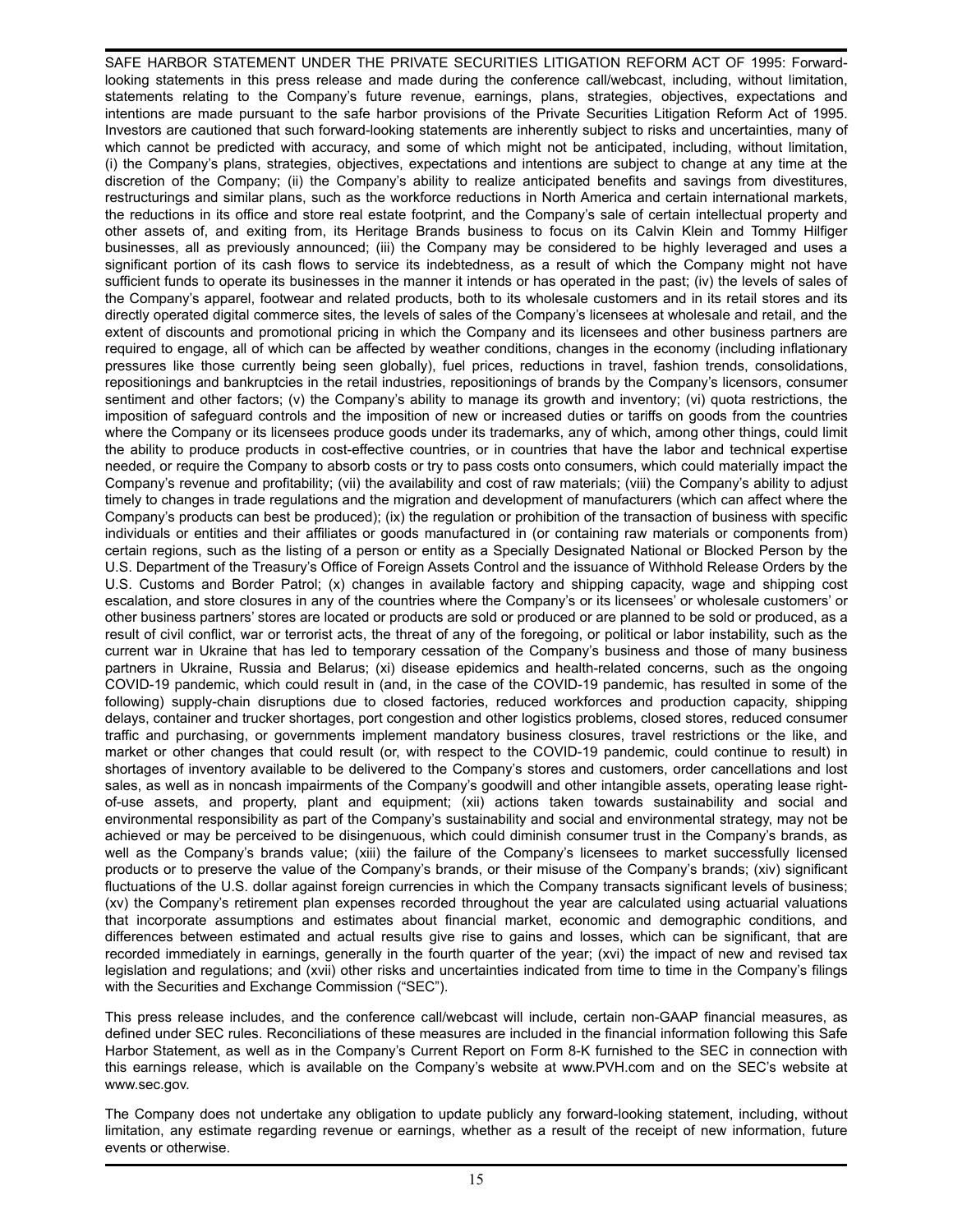#### *PVH CORP. Consolidated GAAP Statements of Operations (In millions, except per share data)*

|                                                                                        |    | <b>Quarter Ended</b> |               | <b>Year Ended</b> |    |            |  |
|----------------------------------------------------------------------------------------|----|----------------------|---------------|-------------------|----|------------|--|
|                                                                                        |    | 1/30/22              | 1/31/21       | 1/30/22           |    | 1/31/21    |  |
| Net sales                                                                              | \$ | 2,313.7              | \$<br>1,996.0 | \$<br>8,723.7     | \$ | 6,798.7    |  |
| Royalty revenue                                                                        |    | 92.1                 | 74.7          | 340.1             |    | 260.4      |  |
| Advertising and other revenue                                                          |    | 23.9                 | 19.1          | 90.9              |    | 73.5       |  |
| Total revenue                                                                          | S  | 2,429.7              | \$<br>2,089.8 | \$<br>9,154.7     | \$ | 7,132.6    |  |
| Gross profit on net sales                                                              | \$ | 1,300.3              | \$<br>1,032.5 | \$<br>4,893.1     | \$ | 3,442.9    |  |
| Gross profit on royalty, advertising and other revenue                                 |    | 116.0                | 93.8          | 431.0             |    | 333.9      |  |
| Total gross profit                                                                     |    | 1,416.3              | 1,126.3       | 5,324.1           |    | 3,776.8    |  |
| Selling, general and administrative expenses                                           |    | 1,255.2              | 1,173.7       | 4,453.9           |    | 3,983.2    |  |
| Goodwill and other intangible asset impairments                                        |    |                      |               |                   |    | 933.5      |  |
| Non-service related pension and postretirement income                                  |    | (52.6)               | (68.0)        | (64.1)            |    | (75.9)     |  |
| Other (gain) loss, net                                                                 |    |                      |               | (118.9)           |    | 3.1        |  |
| Equity in net income (loss) of unconsolidated affiliates                               |    | 9.6                  | 5.7           | 23.7              |    | (4.6)      |  |
| Earnings (loss) before interest and taxes                                              |    | 223.3                | 26.3          | 1,076.9           |    | (1,071.7)  |  |
| Interest expense, net                                                                  |    | 23.9                 | 34.5          | 104.2             |    | 121.3      |  |
| Pre-tax income (loss)                                                                  |    | 199.4                | (8.2)         | 972.7             |    | (1, 193.0) |  |
| Income tax (benefit) expense                                                           |    | (191.4)              | 49.9          | 20.7              |    | (55.5)     |  |
| Net income (loss)                                                                      |    | 390.8                | (58.1)        | 952.0             |    | (1, 137.5) |  |
| Less: Net loss attributable to redeemable non-controlling interest <sup>(1)</sup>      |    |                      | (0.4)         | (0.3)             |    | (1.4)      |  |
| Net income (loss) attributable to PVH Corp.                                            | \$ | 390.8                | \$<br>(57.7)  | \$<br>952.3       | \$ | (1, 136.1) |  |
| Diluted net income (loss) per common share attributable to PVH<br>Corp. <sup>(2)</sup> | \$ | 5.53                 | \$<br>(0.81)  | \$<br>13.25       | \$ | (15.96)    |  |
|                                                                                        |    | <b>Quarter Ended</b> |               | <b>Year Ended</b> |    |            |  |
|                                                                                        |    | 1/30/22              | 1/31/21       | 1/30/22           |    | 1/31/21    |  |
| Depreciation and amortization expense                                                  | \$ | 80.1                 | \$<br>85.6    | \$<br>313.3       | \$ | 325.8      |  |

#### Please see following pages for information related to non-GAAP measures discussed in this release.

 $<sup>(1)</sup>$  The Company and Arvind Limited had a joint venture in Ethiopia in which the Company owned a 75% interest until May 31, 2021. The</sup> Company, since May 31, 2021, managed and effectively owned all economic interests in the joint venture. The Company closed in the fourth quarter of 2021 the manufacturing facility that was the joint venture's sole operation.

 $^{(2)}$  Please see Note A in Notes to Consolidated GAAP Statements of Operations for the reconciliations of GAAP diluted net income (loss) per common share to diluted net income (loss) per common share on a non-GAAP basis.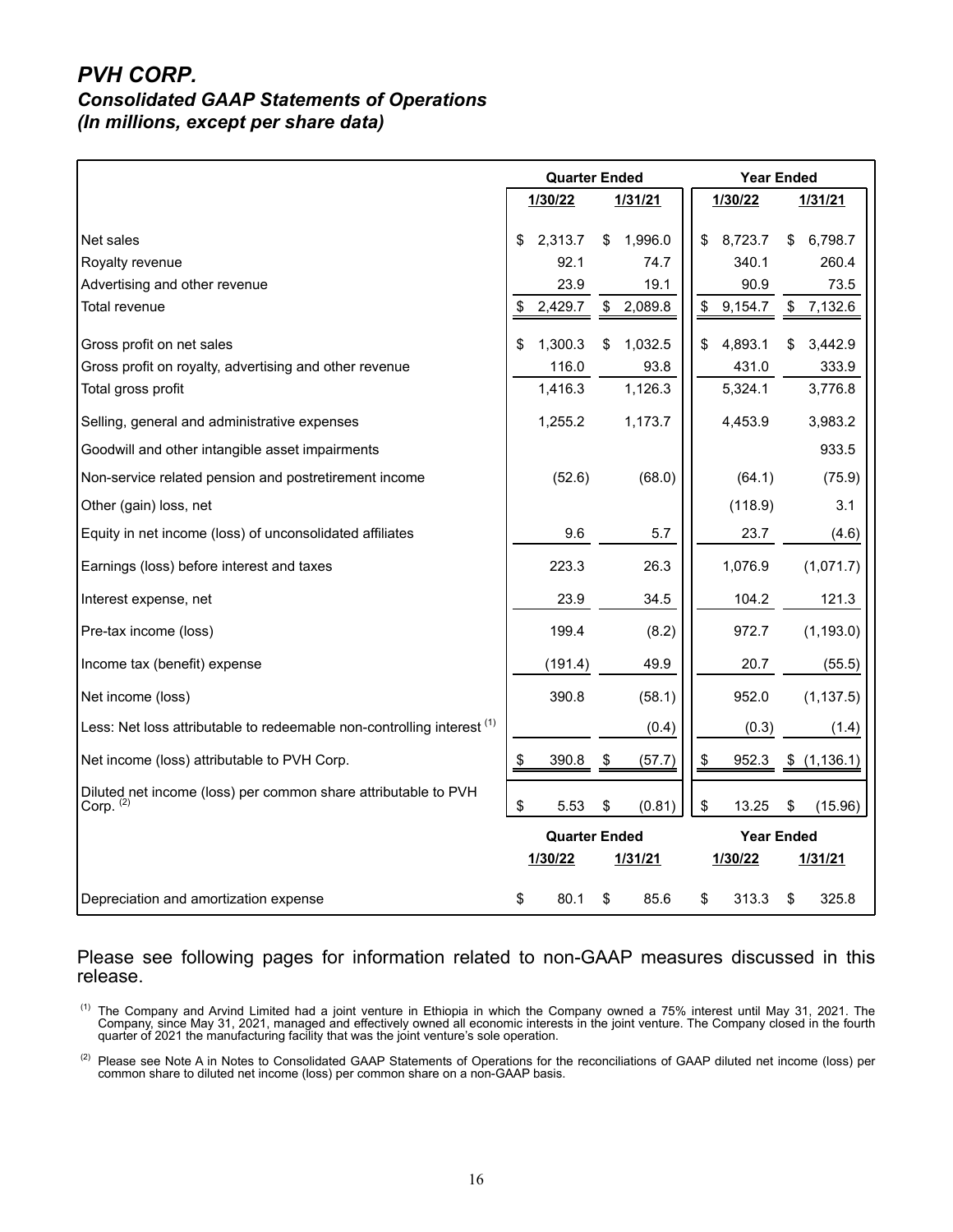#### *PVH CORP. Non-GAAP Measures*

The Company believes it is useful to investors to present its results for the periods ended January 30, 2022 and January 31, 2021 on a non-GAAP basis by excluding (i) the recognized actuarial gains on retirement plans in the fourth quarters of 2021 and 2020; (ii) the costs incurred in the first, second and third quarters of 2021 in connection with actions announced in March 2021 to streamline the Company's organization through reductions in its workforce, primarily in certain international markets, and to reduce its real estate footprint, including reductions in office space and select store closures, consisting of noncash asset impairments, severance, and contract termination and other costs; (iii) the costs incurred in the first and second quarters of 2021 and the second, third and fourth quarters of 2020 related to exiting the Heritage Brands Retail business, consisting of severance and other termination benefits, accelerated amortization of lease assets, contract termination and other costs, and noncash asset impairments; (iv) the gain recorded in the third quarter of 2021 in connection with the sale of certain intellectual property and other assets of the Company's Heritage Brands business that closed on the first day of the third quarter of 2021 (the "Heritage Brands transaction"), which includes a gain on the sale, less costs to sell, and a net gain on the Company's retirement plans associated with the transaction; (v) the costs incurred in the third quarter of 2021 in connection with the Heritage Brands transaction, consisting of severance; (vi) the income (expense) recorded in the first, second, third and fourth quarters of 2020 resulting from the remeasurement of a mandatorily redeemable non-controlling interest that was recognized in connection with the acquisition of the approximately 78% interest in Gazal Corporation Limited that the Company did not already own (the "Australia acquisition"); (vii) the noncash impairment charges recorded in the first quarter of 2020 related to store assets as a result of the significant negative impacts of the COVID-19 pandemic on the Company's business, consisting of property, plant and equipment, and the noncash impairment charges recorded in the fourth quarter of 2020 related to store assets, consisting of lease assets and property, plant and equipment, as a result of the continued negative impacts of the pandemic and the impact of the shift in consumer buying trends from brick and mortar stores to digital channels; (viii) the noncash impairment charges recorded in the first quarter of 2020 related to goodwill, tradenames, and other intangible assets, as well as an equity method investment, as a result of the significant negative impacts of the COVID-19 pandemic on the Company's business; (ix) the noncash net loss recorded in the first quarter of 2020 related to the sale of the Speedo North America business in April 2020 (the "Speedo transaction") and the resulting deconsolidation of the net assets of the business; (x) the costs incurred in the first quarter of 2020 in connection with the consolidation within the Company's warehouse and distribution network in North America; (xi) the costs incurred in the second and third quarters of 2020 in connection with the reduction in the North America office workforce announced in July 2020 (the "North America workforce reduction"), primarily consisting of severance; (xii) the tax effects associated with the foregoing pre-tax items; (xiii) the one-time discrete tax benefits recorded in the fourth quarter of 2021 principally resulting from a tax accounting method change made in conjunction with the Company's 2020 U.S. federal income tax return; and (xiv) the discrete tax expense recorded in the fourth quarter of 2020 related to the remeasurement of certain of the Company's net deferred tax liabilities in connection with the enactment of legislation in the Netherlands known as the "2021 Dutch Tax Plan," which became effective on January 1, 2021. The Company excludes these amounts because it deems them to be non-recurring or non-operational and believes that their exclusion (i) facilitates comparing the results being reported against past and future results by eliminating amounts that it believes are not comparable between periods, thereby permitting management to evaluate performance and investors to make decisions based on the ongoing operations of the Company, and (ii) assists investors in evaluating the effectiveness of the Company's operations and underlying business trends in a manner that is consistent with management's evaluation of business performance. The Company believes that investors often look at ongoing operations of an enterprise as a measure of assessing performance. The Company uses its results excluding these amounts to evaluate its operating performance and to discuss its business with investment institutions, the Company's Board of Directors and others. The Company's results excluding the items described above are also the basis for certain incentive compensation calculations. The non-GAAP measures should be viewed in addition to, and not in lieu of or superior to, the Company's operating performance measures calculated in accordance with GAAP. The information presented on a non-GAAP basis may not be comparable to similarly titled measures reported by other companies.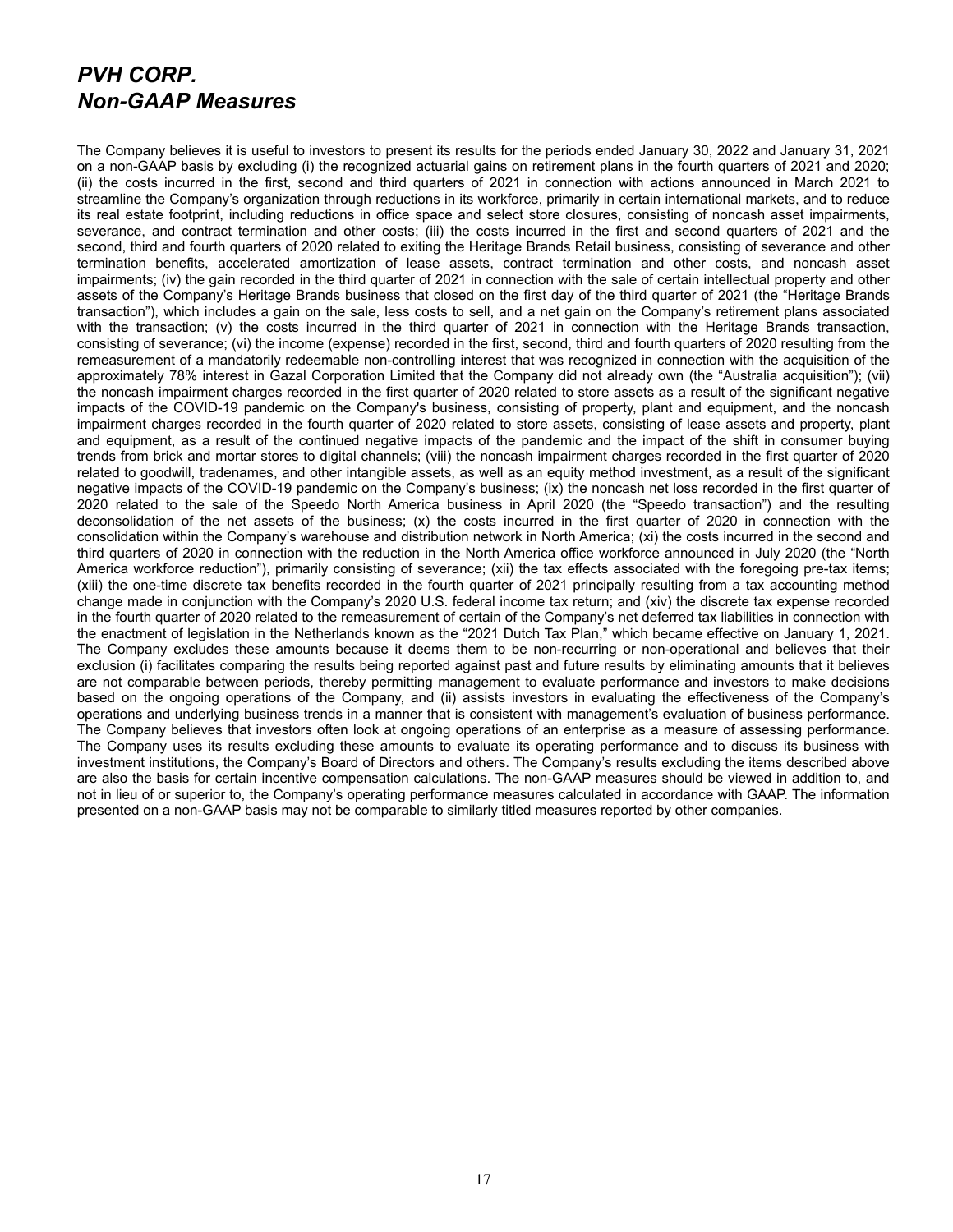#### *PVH CORP. Non-GAAP Measures (continued) (In millions, except per share data)*

The following table presents the non-GAAP measures that are discussed in this release. Please see Tables 1 through 9 for the reconciliations of the GAAP amounts to amounts on a non-GAAP basis.

|                                                                                | <b>Quarter Ended</b> |                         | <b>Year Ended</b> |         |  |  |
|--------------------------------------------------------------------------------|----------------------|-------------------------|-------------------|---------|--|--|
|                                                                                | 1/30/22              | 1/31/21                 | 1/30/22           | 1/31/21 |  |  |
| <b>Non-GAAP Measures</b>                                                       |                      |                         |                   |         |  |  |
| Selling, general and administrative expenses (1)                               |                      | $\mathbb{S}$<br>1,107.0 | 4.379.7           | 3,836.0 |  |  |
| Goodwill and other intangible asset impairments <sup>(2)</sup>                 |                      |                         |                   |         |  |  |
| Non-service related pension and postretirement income <sup>(3)</sup>           | (3.9)                | (3.5)                   | (15.4)            | (14.4)  |  |  |
| Other (gain) loss, net $(4)$                                                   |                      |                         |                   |         |  |  |
| Equity in net income of unconsolidated affiliates (5)                          |                      |                         |                   | 7.7     |  |  |
| Earnings (loss) before interest and taxes (6)                                  | 174.6                | 28.5                    | 983.5             | (37.1)  |  |  |
| Interest expense, net (7)                                                      |                      | 31.9                    |                   | 116.4   |  |  |
| Income tax (benefit) expense $(8)$                                             | (50.0)               | 24.4                    | 150.5             | (12.2)  |  |  |
| Net income (loss) attributable to PVH Corp. (9)                                | 200.7                | (27.4)                  | 729.1             | (139.9) |  |  |
| Diluted net income (loss) per common share attributable to PVH<br>Corp. $(10)$ | 2.84<br>\$           | (0.38)                  | 10.15             | (1.97)  |  |  |

(1) Please see Table 3 for the reconciliations of GAAP selling, general and administrative ("SG&A") expenses to SG&A expenses on a non-GAAP basis.

<sup>(2)</sup> Please see Table 4 for the reconciliation of GAAP goodwill and other intangible asset impairments to goodwill and other intangible asset impairments on a non-GAAP basis.

<sup>(3)</sup> Please see Table 5 for the reconciliations of GAAP non-service related pension and postretirement income to non-service related pension and postretirement income on a non-GAAP basis.

(4) Please see Table 6 for the reconciliations of GAAP other (gain) loss, net to other (gain) loss, net on a non-GAAP basis.

 $<sup>(5)</sup>$  Please see Table 7 for the reconciliation of GAAP equity in net loss of unconsolidated affiliates to equity in net income of unconsolidated</sup> affiliates on a non-GAAP basis.

 $<sup>(6)</sup>$  Please see Table 2 for the reconciliations of GAAP earnings (loss) before interest and taxes to earnings (loss) before interest and taxes on a</sup> non-GAAP basis.

 $(7)$  Please see Table 8 for the reconciliations of GAAP interest expense, net to interest expense, net on a non-GAAP basis.

(8) Please see Table 9 for the reconciliations of GAAP income tax (benefit) expense to income tax (benefit) expense on a non-GAAP basis and an explanation of the calculation of the tax effects associated with the pre-tax items identified as non-GAAP exclusions.

 $(9)$  Please see Table 1 for the reconciliations of GAAP net income (loss) to net income (loss) on a non-GAAP basis.

(10) Please see Note A in Notes to Consolidated GAAP Statements of Operations for the reconciliations of GAAP diluted net income (loss) per common share to diluted net income (loss) per common share on a non-GAAP basis.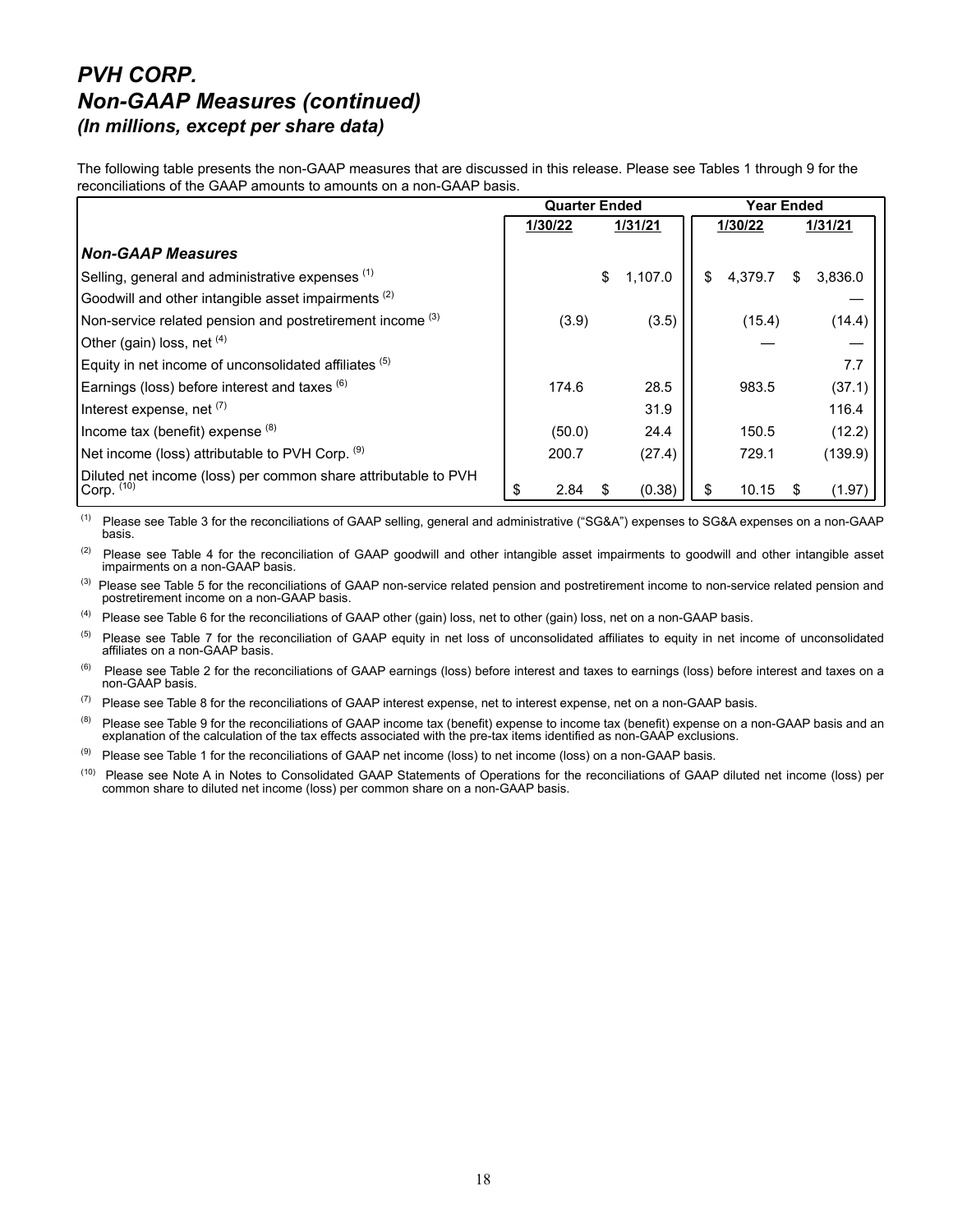#### *PVH CORP. Reconciliations of GAAP to Non-GAAP Amounts (In millions, except per share data)*

| Table 1 - Reconciliations of GAAP net income (loss) to net income (loss) on a non-GAAP basis                                                                                         |    |                      |      |         |    |                   |                           |            |  |  |
|--------------------------------------------------------------------------------------------------------------------------------------------------------------------------------------|----|----------------------|------|---------|----|-------------------|---------------------------|------------|--|--|
|                                                                                                                                                                                      |    | <b>Quarter Ended</b> |      |         |    | <b>Year Ended</b> |                           |            |  |  |
|                                                                                                                                                                                      |    | 1/30/22              |      | 1/31/21 |    | 1/30/22           |                           | 1/31/21    |  |  |
| Net income (loss) attributable to PVH Corp.                                                                                                                                          | \$ | 390.8                | \$   | (57.7)  | \$ | 952.3             | \$                        | (1, 136.1) |  |  |
| Diluted net income (loss) per common share attributable to PVH Corp. <sup>(1)</sup>                                                                                                  | \$ | 5.53                 | \$   | (0.81)  | \$ | 13.25             | \$                        | (15.96)    |  |  |
| Pre-tax items excluded:                                                                                                                                                              |    |                      |      |         |    |                   |                           |            |  |  |
| SG&A expenses associated with store asset impairments                                                                                                                                |    |                      |      | 58.7    |    |                   |                           | 74.7       |  |  |
| SG&A expenses associated with the consolidation within the<br>Company's warehouse and distribution network in North America                                                          |    |                      |      |         |    |                   |                           | 6.8        |  |  |
| SG&A expenses associated with actions to reduce the Company's<br>workforce, primarily in international markets, and its real estate<br>footprint                                     |    |                      |      |         |    | 47.6              |                           |            |  |  |
| SG&A expenses associated with the North America workforce<br>reduction                                                                                                               |    |                      |      |         |    |                   |                           | 36.7       |  |  |
| SG&A expenses associated with exiting the Heritage Brands Retail<br>business                                                                                                         |    |                      |      | 8.0     |    | 21.1              |                           | 29.0       |  |  |
| SG&A expenses associated with the Heritage Brands transaction                                                                                                                        |    |                      |      |         |    | 5.5               |                           |            |  |  |
| Goodwill and other intangible asset impairments                                                                                                                                      |    |                      |      |         |    |                   |                           | 933.5      |  |  |
| Special termination benefits expense associated with the North<br>America workforce reduction (recorded in non-service related pension<br>and postretirement income)                 |    |                      |      |         |    |                   |                           | 3.0        |  |  |
| Actuarial gain on retirement plans (recorded in non-service related<br>pension and postretirement income)                                                                            |    | (48.7)               |      | (64.5)  |    | (48.7)            |                           | (64.5)     |  |  |
| Gain in connection with the Heritage Brands transaction (recorded in<br>other (gain) loss, net)                                                                                      |    |                      |      |         |    | (118.9)           |                           |            |  |  |
| Noncash net loss related to the Speedo transaction (recorded in other<br>(gain) loss, net)                                                                                           |    |                      |      |         |    |                   |                           | 3.1        |  |  |
| Impairment of an equity method investment (recorded in equity in net<br>income (loss) of unconsolidated affiliates)                                                                  |    |                      |      |         |    |                   |                           | 12.3       |  |  |
| Expense resulting from the remeasurement of a mandatorily<br>redeemable non-controlling interest in connection with the Australia<br>acquisition (recorded in interest expense, net) |    |                      |      | 2.6     |    |                   |                           | 4.9        |  |  |
| Tax effects of the pre-tax items above <sup>(2)</sup>                                                                                                                                |    | 10.7                 |      | (7.6)   |    | 22.3              |                           | (76.4)     |  |  |
| One-time discrete tax benefits principally resulting from a tax accounting<br>method change made in conjunction with the Company's 2020 U.S.<br>federal income tax return            |    | (152.1)              |      |         |    | (152.1)           |                           |            |  |  |
| Discrete tax expense related to the remeasurement of certain net<br>deferred tax liabilities in connection with the 2021 Dutch Tax Plan                                              |    |                      |      | 33.1    |    |                   |                           | 33.1       |  |  |
| Net income (loss) on a non-GAAP basis attributable to PVH Corp.                                                                                                                      | \$ | 200.7                | \$   | (27.4)  | \$ | 729.1             | $\boldsymbol{\mathsf{S}}$ | (139.9)    |  |  |
| Diluted net income (loss) per common share on a non-GAAP basis<br>attributable to PVH Corp. <sup>(1)</sup>                                                                           | \$ | 2.84                 | - \$ | (0.38)  | \$ | 10.15             | -\$                       | (1.97)     |  |  |

 $<sup>(1)</sup>$  Please see Note A in Notes to the Consolidated GAAP Statements of Operations for the reconciliations of GAAP diluted net income (loss) per common</sup> share to diluted net income (loss) per common share on a non-GAAP basis.

 $(2)$  Please see Table 9 for an explanation of the calculation of the tax effects of the above items.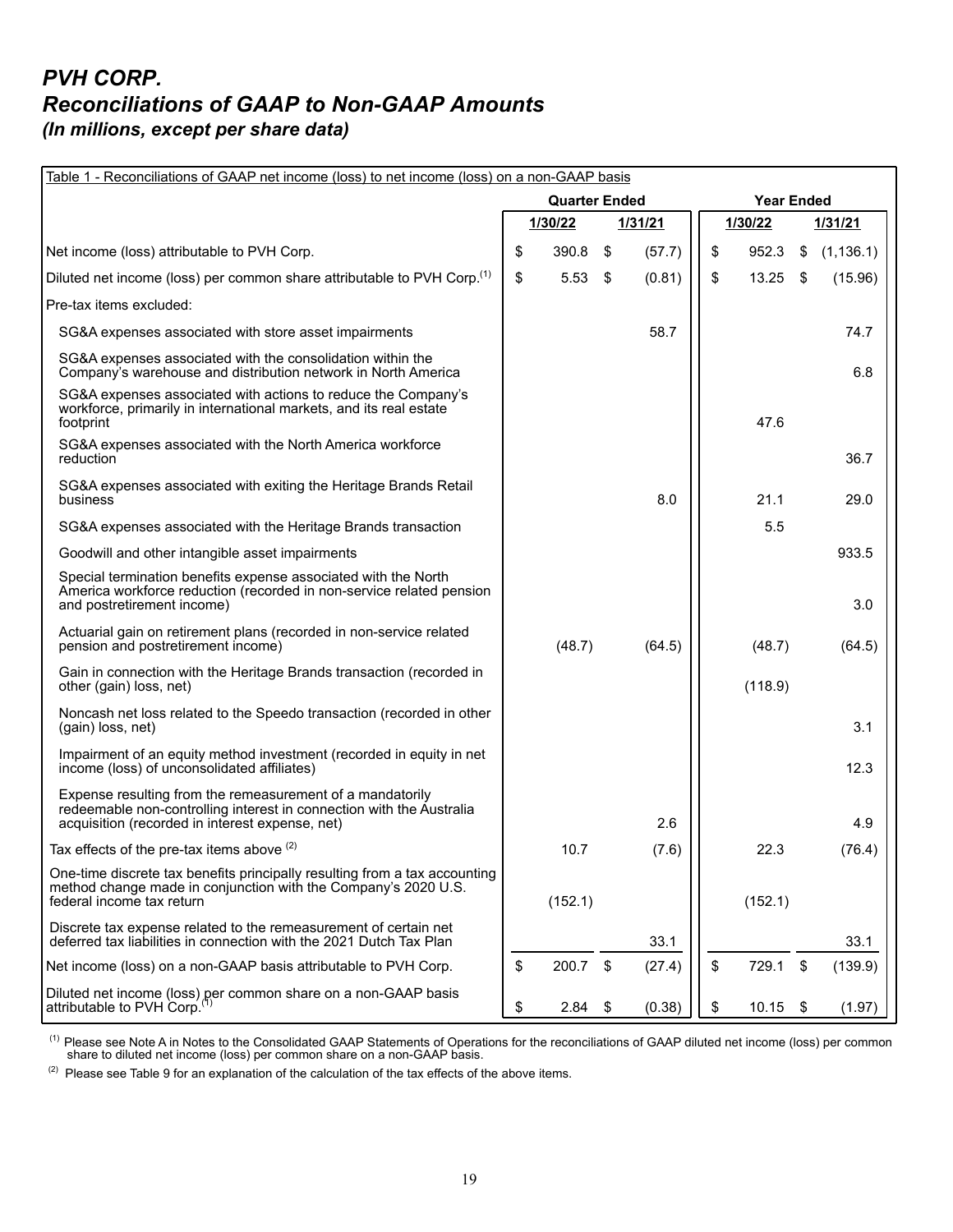| Table 2 - Reconciliations of GAAP earnings (loss) before interest and taxes to earnings (loss) before interest and taxes on a non-GAAP<br>basis                      |    |                      |     |         |    |                   |                |           |  |  |  |
|----------------------------------------------------------------------------------------------------------------------------------------------------------------------|----|----------------------|-----|---------|----|-------------------|----------------|-----------|--|--|--|
|                                                                                                                                                                      |    |                      |     |         |    |                   |                |           |  |  |  |
|                                                                                                                                                                      |    | <b>Quarter Ended</b> |     |         |    | <b>Year Ended</b> |                |           |  |  |  |
|                                                                                                                                                                      |    | 1/30/22              |     | 1/31/21 |    | 1/30/22           |                | 1/31/21   |  |  |  |
| Earnings (loss) before interest and taxes                                                                                                                            | \$ | 223.3                | \$  | 26.3    | \$ | 1,076.9           | $\mathfrak{S}$ | (1,071.7) |  |  |  |
| Items excluded:                                                                                                                                                      |    |                      |     |         |    |                   |                |           |  |  |  |
| SG&A expenses associated with store asset impairments                                                                                                                |    |                      |     | 58.7    |    |                   |                | 74.7      |  |  |  |
| SG&A expenses associated with the consolidation within the Company's<br>warehouse and distribution network in North America                                          |    |                      |     |         |    |                   |                | 6.8       |  |  |  |
| SG&A expenses associated with actions to reduce the Company's<br>workforce, primarily in international markets, and its real estate footprint                        |    |                      |     |         |    | 47.6              |                |           |  |  |  |
| SG&A expenses associated with the North America workforce reduction                                                                                                  |    |                      |     |         |    |                   |                | 36.7      |  |  |  |
| SG&A expenses associated with exiting the Heritage Brands Retail<br>business                                                                                         |    |                      |     | 8.0     |    | 21.1              |                | 29.0      |  |  |  |
| SG&A expenses associated with the Heritage Brands transaction                                                                                                        |    |                      |     |         |    | 5.5               |                |           |  |  |  |
| Goodwill and other intangible asset impairments                                                                                                                      |    |                      |     |         |    |                   |                | 933.5     |  |  |  |
| Special termination benefits expense associated with the North America<br>workforce reduction (recorded in non-service related pension and<br>postretirement income) |    |                      |     |         |    |                   |                | 3.0       |  |  |  |
| Actuarial gain on retirement plans (recorded in non-service related<br>pension and postretirement income)                                                            |    | (48.7)               |     | (64.5)  |    | (48.7)            |                | (64.5)    |  |  |  |
| Gain in connection with the Heritage Brands transaction (recorded in<br>other (gain) loss, net)                                                                      |    |                      |     |         |    | (118.9)           |                |           |  |  |  |
| Noncash net loss related to the Speedo transaction (recorded in other<br>(gain) loss, net)                                                                           |    |                      |     |         |    |                   |                | 3.1       |  |  |  |
| Impairment of an equity method investment (recorded in equity in net<br>income (loss) of unconsolidated affiliates)                                                  |    |                      |     |         |    |                   |                | 12.3      |  |  |  |
| Earnings (loss) before interest and taxes on a non-GAAP basis                                                                                                        | \$ | 174.6                | -\$ | 28.5    | \$ | 983.5             | \$             | (37.1)    |  |  |  |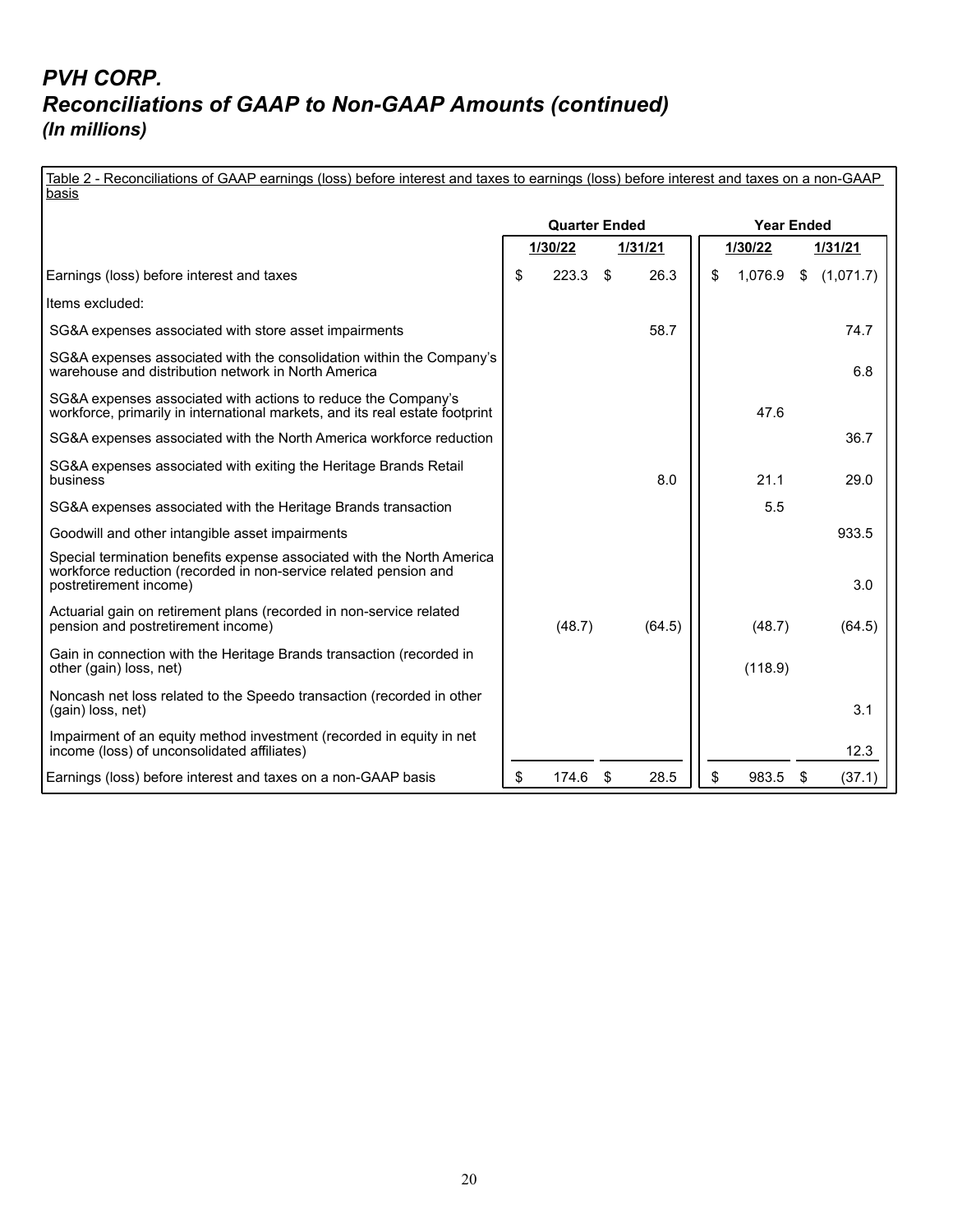| Table 3 - Reconciliations of GAAP SG&A expenses to SG&A expenses on a non-GAAP basis                                                     |    |                      |     |                   |   |         |  |  |  |  |  |
|------------------------------------------------------------------------------------------------------------------------------------------|----|----------------------|-----|-------------------|---|---------|--|--|--|--|--|
|                                                                                                                                          |    | <b>Quarter Ended</b> |     | <b>Year Ended</b> |   |         |  |  |  |  |  |
|                                                                                                                                          |    | 1/31/21              |     | 1/30/22           |   | 1/31/21 |  |  |  |  |  |
| SG&A expenses                                                                                                                            | \$ | 1,173.7              | \$. | 4,453.9           | S | 3,983.2 |  |  |  |  |  |
| Items excluded:                                                                                                                          |    |                      |     |                   |   |         |  |  |  |  |  |
| Expenses associated with store asset impairments                                                                                         |    | (58.7)               |     |                   |   | (74.7)  |  |  |  |  |  |
| Expenses associated with the consolidation within the Company's warehouse and<br>distribution network in North America                   |    |                      |     |                   |   | (6.8)   |  |  |  |  |  |
| Expenses associated with actions to reduce the Company's workforce, primarily in<br>international markets, and its real estate footprint |    |                      |     | (47.6)            |   |         |  |  |  |  |  |
| Expenses associated with the North America workforce reduction                                                                           |    |                      |     |                   |   | (36.7)  |  |  |  |  |  |
| Expenses associated with exiting the Heritage Brands Retail business                                                                     |    | (8.0)                |     | (21.1)            |   | (29.0)  |  |  |  |  |  |
| Expenses associated with the Heritage Brands transaction                                                                                 |    |                      |     | (5.5)             |   |         |  |  |  |  |  |
| SG&A expenses on a non-GAAP basis                                                                                                        |    | 1,107.0              | \$. | 4,379.7           |   | 3,836.0 |  |  |  |  |  |

Table 4 - Reconciliation of GAAP goodwill and other intangible asset impairments to goodwill and other intangible asset impairments on a non-GAAP basis

|                                                                     | <b>Year Ended</b> |         |  |
|---------------------------------------------------------------------|-------------------|---------|--|
|                                                                     | 1/31/21           |         |  |
| Goodwill and other intangible asset impairments                     | S.                | 933.5   |  |
| l Item excluded:                                                    |                   |         |  |
| Goodwill and other intangible asset impairments                     |                   | (933.5) |  |
| Goodwill and other intangible asset impairments on a non-GAAP basis | ß.                |         |  |

Table 5 - Reconciliations of GAAP non-service related pension and postretirement income to non-service related pension and postretirement income on a non-GAAP basis

|                                                                                               |                    | <b>Quarter Ended</b> |  |        | <b>Year Ended</b> |             |        |  |
|-----------------------------------------------------------------------------------------------|--------------------|----------------------|--|--------|-------------------|-------------|--------|--|
|                                                                                               | 1/31/21<br>1/30/22 |                      |  |        | 1/30/22           | 1/31/21     |        |  |
| Non-service related pension and postretirement income                                         | \$                 | $(52.6)$ \$          |  | (68.0) |                   | $(64.1)$ \$ | (75.9) |  |
| Htems excluded:                                                                               |                    |                      |  |        |                   |             |        |  |
| Special termination benefits expense associated with the North America<br>workforce reduction |                    |                      |  |        |                   |             | (3.0)  |  |
| Actuarial gain on retirement plans                                                            |                    | 48.7                 |  | 64.5   |                   | 48.7        | 64.5   |  |
| Non-service related pension and postretirement income on a non-GAAP<br>l basis                | \$                 | $(3.9)$ \$           |  | (3.5)  |                   | (15.4)      | (14.4) |  |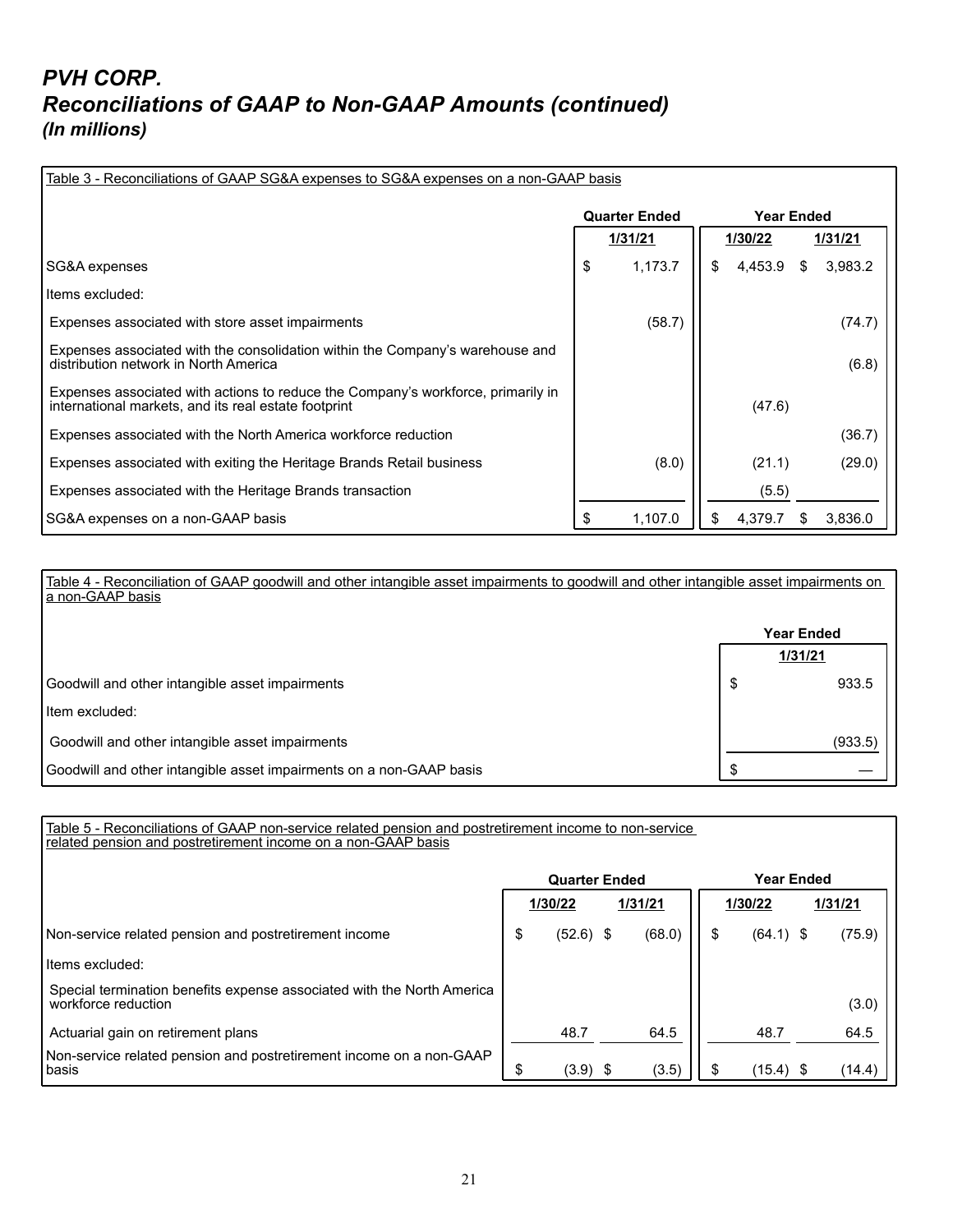| Table 6 - Reconciliations of GAAP other (gain) loss, net to other (gain) loss, net on a non-GAAP basis |                    |         |  |  |  |
|--------------------------------------------------------------------------------------------------------|--------------------|---------|--|--|--|
|                                                                                                        | <b>Year Ended</b>  |         |  |  |  |
|                                                                                                        | 1/30/22            | 1/31/21 |  |  |  |
| Other (gain) loss, net                                                                                 | \$<br>$(118.9)$ \$ | 3.1     |  |  |  |
| Items excluded:                                                                                        |                    |         |  |  |  |
| Gain in connection with the Heritage Brands transaction                                                | 118.9              |         |  |  |  |
| Noncash net loss related to the Speedo transaction                                                     |                    | (3.1)   |  |  |  |
| Other (gain) loss, net on a non-GAAP basis                                                             |                    |         |  |  |  |

Table 7 - Reconciliation of GAAP equity in net loss of unconsolidated affiliates to equity in net income of unconsolidated affiliates on a non-GAAP basis

|                                                                       | <b>Year Ended</b> |         |  |
|-----------------------------------------------------------------------|-------------------|---------|--|
|                                                                       |                   | 1/31/21 |  |
| Equity in net loss of unconsolidated affiliates                       | S                 | (4.6)   |  |
| l Item excluded:                                                      |                   |         |  |
| Impairment of an equity method investment                             |                   | 12.3    |  |
| Equity in net income of unconsolidated affiliates on a non-GAAP basis |                   | 7.7     |  |

| Table 8 - Reconciliations of GAAP interest expense, net to interest expense, net on a non-GAAP basis                                           |                      |       |                   |       |  |  |  |  |  |  |
|------------------------------------------------------------------------------------------------------------------------------------------------|----------------------|-------|-------------------|-------|--|--|--|--|--|--|
|                                                                                                                                                | <b>Quarter Ended</b> |       | <b>Year Ended</b> |       |  |  |  |  |  |  |
|                                                                                                                                                | 1/31/21              |       | 1/31/21           |       |  |  |  |  |  |  |
| Interest expense, net                                                                                                                          | S                    | 34.5  |                   | 121.3 |  |  |  |  |  |  |
| l Item excluded:                                                                                                                               |                      |       |                   |       |  |  |  |  |  |  |
| Expense resulting from the remeasurement of a mandatorily redeemable non-<br>controlling interest in connection with the Australia acquisition |                      | (2.6) |                   | (4.9) |  |  |  |  |  |  |
| Interest expense, net on a non-GAAP basis                                                                                                      |                      | 31.9  |                   | 116.4 |  |  |  |  |  |  |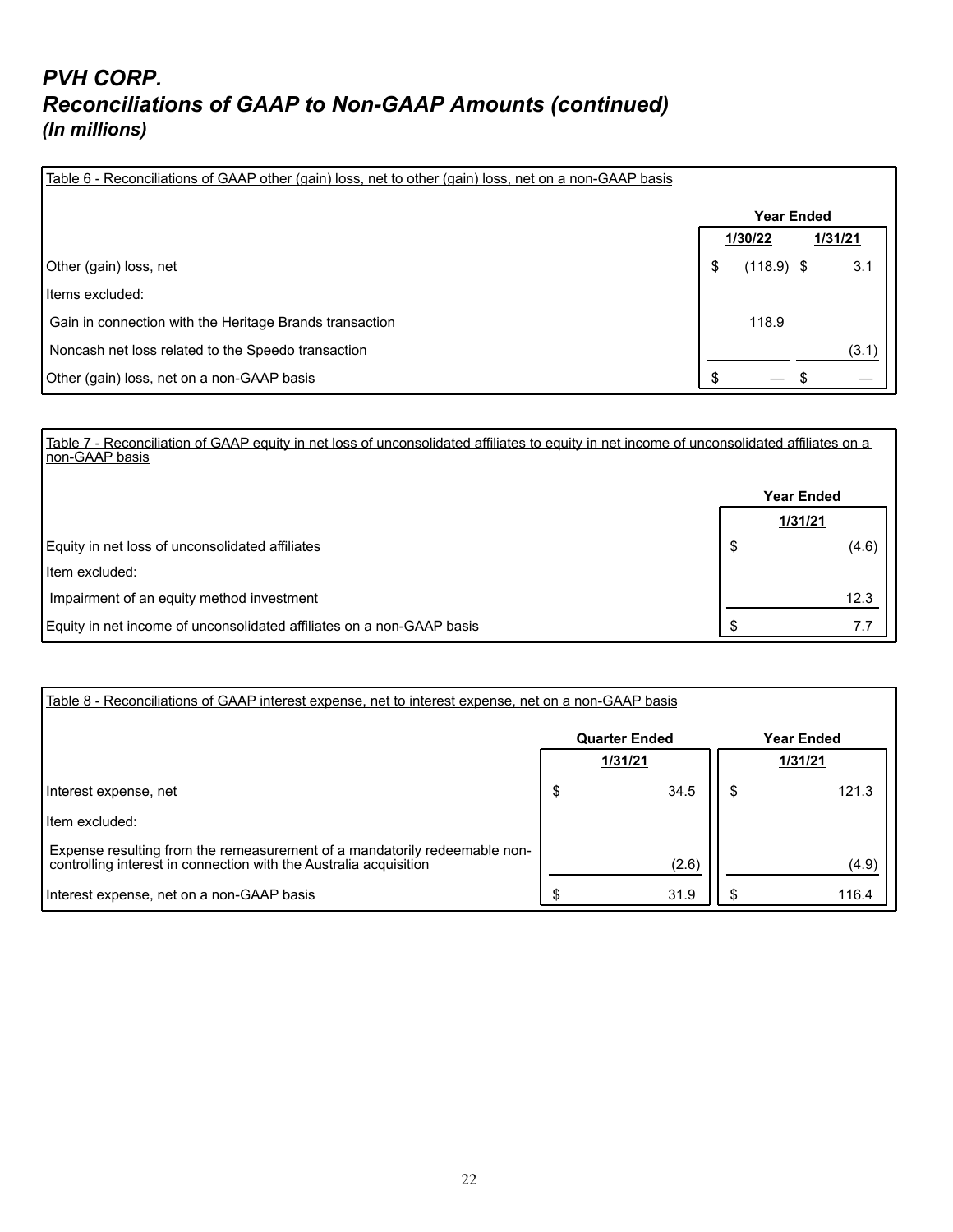| Table 9 - Reconciliations of GAAP income tax (benefit) expense to income tax (benefit) expense on a non-GAAP basis                                                        |                      |              |  |        |         |                   |         |        |  |  |  |
|---------------------------------------------------------------------------------------------------------------------------------------------------------------------------|----------------------|--------------|--|--------|---------|-------------------|---------|--------|--|--|--|
|                                                                                                                                                                           | <b>Quarter Ended</b> |              |  |        |         | <b>Year Ended</b> |         |        |  |  |  |
|                                                                                                                                                                           | 1/30/22<br>1/31/21   |              |  |        | 1/30/22 |                   | 1/31/21 |        |  |  |  |
| Income tax (benefit) expense                                                                                                                                              | \$                   | $(191.4)$ \$ |  | 49.9   |         | 20.7              |         | (55.5) |  |  |  |
| Items excluded:                                                                                                                                                           |                      |              |  |        |         |                   |         |        |  |  |  |
| Tax effects of pre-tax items identified as non-GAAP exclusions <sup>(1)</sup>                                                                                             |                      | (10.7)       |  | 7.6    |         | (22.3)            |         | 76.4   |  |  |  |
| One-time discrete tax benefits principally resulting from a tax accounting<br>method change made in conjunction with the Company's 2020 U.S.<br>federal income tax return |                      | 152.1        |  |        |         | 152.1             |         |        |  |  |  |
| Discrete tax expense related to the remeasurement of certain net<br>deferred tax liabilities in connection with the 2021 Dutch Tax Plan                                   |                      |              |  | (33.1) |         |                   |         | (33.1) |  |  |  |
| Income tax (benefit) expense on a non-GAAP basis                                                                                                                          |                      | (50.0)       |  | 24.4   |         | 150.5             |         | (12.2) |  |  |  |

 $^{(1)}$  The estimated tax effects associated with the Company's exclusions on a non-GAAP basis are based on the Company's assessment of deductibility. In making this assessment, the Company evaluated each pre-tax item that it had identified above as a non-GAAP exclusion to determine if such item is taxable or tax deductible and, if so, in what jurisdiction the tax expense or tax deduction would occur. All of the pre-tax items identified as non-GAAP exclusions were identified as either primarily taxable or tax deductible, with the tax effect taken at the applicable income tax rate in the local jurisdiction, or as non-taxable or non-deductible, in which case the Company assumed no tax effect.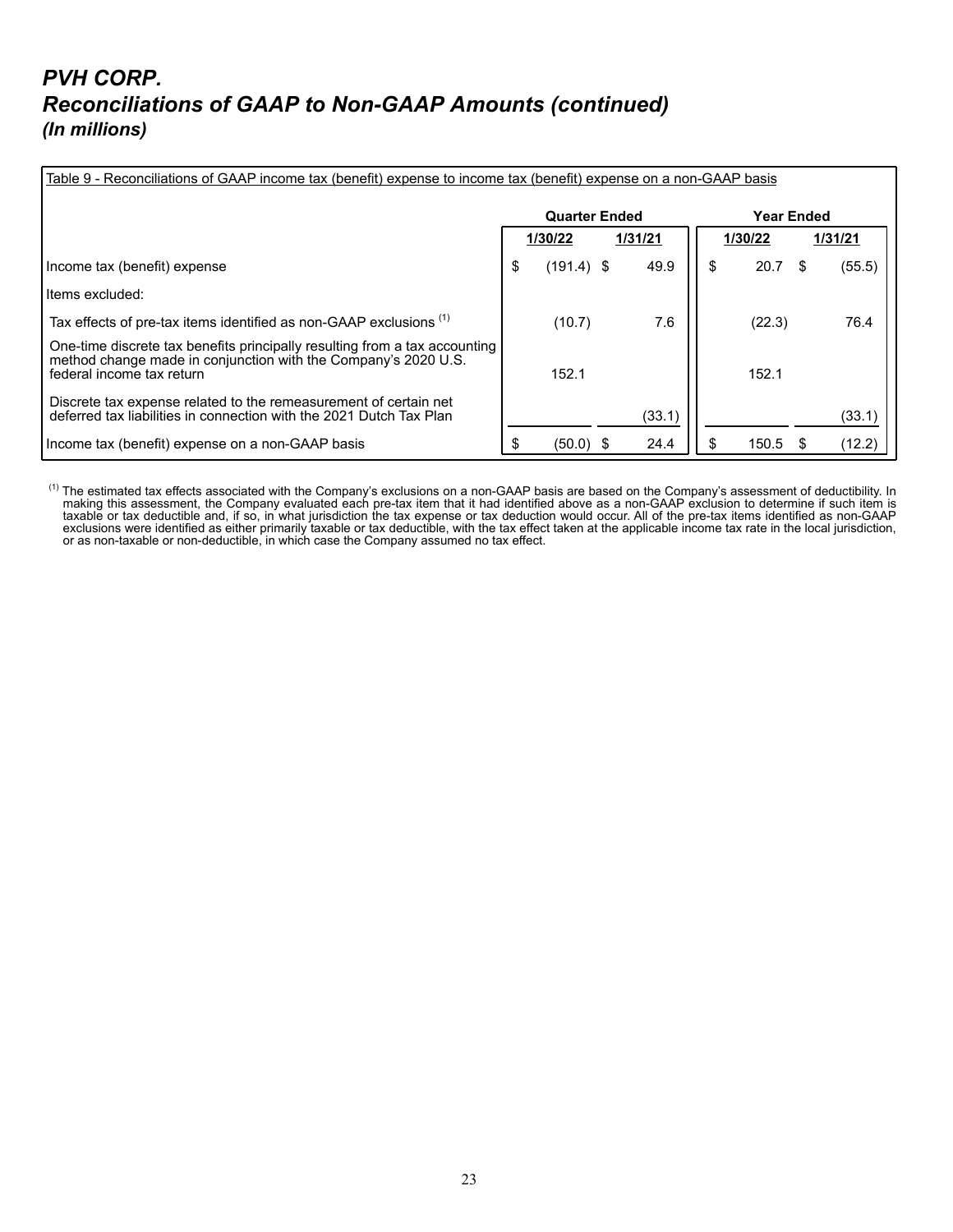#### *PVH CORP. Notes to Consolidated GAAP Statements of Operations (In millions, except per share data)*

A. The Company computed its diluted net income (loss) per common share as follows:

|                                                                             | <b>Quarter Ended</b><br>1/30/22 |                |                            |       |                |                 |                |             | <b>Quarter Ended</b><br>1/31/21 |             |                |                 |  |  |  |
|-----------------------------------------------------------------------------|---------------------------------|----------------|----------------------------|-------|----------------|-----------------|----------------|-------------|---------------------------------|-------------|----------------|-----------------|--|--|--|
|                                                                             |                                 | <b>GAAP</b>    |                            |       |                | <b>Non-GAAP</b> |                | <b>GAAP</b> |                                 |             |                | <b>Non-GAAP</b> |  |  |  |
|                                                                             |                                 | <b>Results</b> | Adjustments <sup>(1)</sup> |       | <b>Results</b> |                 | <b>Results</b> |             | Adjustments <sup>(2)</sup>      |             | <b>Results</b> |                 |  |  |  |
| Net income (loss) attributable to PVH Corp.                                 | \$                              | 390.8          | \$                         | 190.1 | \$             | 200.7           | \$             | (57.7)      | \$                              | $(30.3)$ \$ |                | (27.4)          |  |  |  |
| Weighted average common shares                                              |                                 | 69.6           |                            |       |                | 69.6            |                | 71.1        |                                 |             |                | 71.1            |  |  |  |
| Weighted average dilutive securities                                        |                                 | 1.0            |                            |       |                | 1.0             |                |             |                                 |             |                |                 |  |  |  |
| <b>Total shares</b>                                                         |                                 | 70.6           |                            |       |                | 70.6            |                | 71.1        |                                 |             |                | 71.1            |  |  |  |
| Diluted net income (loss) per common share<br>attributable to PVH Corp. (3) | £.                              | 5.53           |                            |       |                | 2.84            |                | (0.81)      |                                 |             |                | (0.38)          |  |  |  |

|                                                                             | <b>Year Ended</b> |                |    |                            |     |                 | <b>Year Ended</b>                                           |             |                |              |  |                 |  |
|-----------------------------------------------------------------------------|-------------------|----------------|----|----------------------------|-----|-----------------|-------------------------------------------------------------|-------------|----------------|--------------|--|-----------------|--|
|                                                                             |                   |                |    | 1/30/22                    |     |                 | 1/31/21                                                     |             |                |              |  |                 |  |
|                                                                             |                   | <b>GAAP</b>    |    |                            |     | <b>Non-GAAP</b> | <b>GAAP</b><br>Adjustments <sup>(2)</sup><br><b>Results</b> |             |                |              |  | <b>Non-GAAP</b> |  |
|                                                                             |                   | <b>Results</b> |    | Adjustments <sup>(1)</sup> |     | <b>Results</b>  |                                                             |             | <b>Results</b> |              |  |                 |  |
| Net income (loss) attributable to PVH Corp.                                 | \$                | 952.3          | \$ | 223.2                      | \$. | 729.1           |                                                             | \$(1,136.1) | \$             | $(996.2)$ \$ |  | (139.9)         |  |
| Weighted average common shares                                              |                   | 70.8           |    |                            |     | 70.8            |                                                             | 71.2        |                |              |  | 71.2            |  |
| Weighted average dilutive securities                                        |                   | 1.1            |    |                            |     | 1.1             |                                                             |             |                |              |  |                 |  |
| <b>Total shares</b>                                                         |                   | 71.9           |    |                            |     | 71.9            |                                                             | 71.2        |                |              |  | 71.2            |  |
| Diluted net income (loss) per common share<br>attributable to PVH Corp. (3) | S                 | 13.25          |    |                            |     | 10.15           | S                                                           | (15.96)     |                |              |  | (1.97)          |  |

- $<sup>(1)</sup>$  Represents the impact on net income in the periods ended January 30, 2022 from the elimination of (i) the recognized actuarial gain on retirement</sup> plans; (ii) the costs related to actions to reduce the Company's workforce, primarily in international markets, and its real estate footprint; (iii) the costs related to exiting the Heritage Brands Retail business; (iv) the gain recorded in connection with the Heritage Brands transaction; (v) the costs related to the Heritage Brands transaction; (vi) the tax effects associated with the foregoing pre-tax items; and (vii) the one-time discrete tax benefits principally resulting from a tax accounting method change made in conjunction with the Company's 2020 U.S. federal income tax return. Please see Table 1 for the reconciliation of GAAP net income to net income on a non-GAAP basis.
- $^{(2)}$  Represents the impact on net loss in the periods ended January 31, 2021 from the elimination of (i) the recognized actuarial gain on retirement plans; (ii) the expense resulting from the remeasurement of a mandatorily redeemable non-controlling interest that was recognized in connection with the Australia acquisition; (iii) the noncash impairment charges related to goodwill, tradenames, and other intangible assets, store assets, and an equity method investment, primarily as a result of the significant negative impacts of the COVID-19 pandemic on the Company's business; (iv) the noncash net loss related to the Speedo transaction; (v) the costs in connection with the consolidation within the Company's warehouse and distribution network in North America; (vi) the costs in connection with the North America workforce reduction; (vii) the costs related to exiting the Heritage Brands Retail business; (viii) the tax effects associated with the foregoing pre-tax items; and (ix) the discrete tax expense related to the remeasurement of certain of the Company's net deferred tax liabilities in connection with the 2021 Dutch Tax Plan. Please see Table 1 for the reconciliation of GAAP net loss to net loss on a non-GAAP basis.
- $^{(3)}$  Diluted net loss per common share attributable to PVH Corp. for the quarter and year ended January 31, 2021 excluded all potentially dilutive securities because there was a net loss attributable to PVH Corp. for the respective periods and, as such, the inclusion of these securities would have been antidilutive.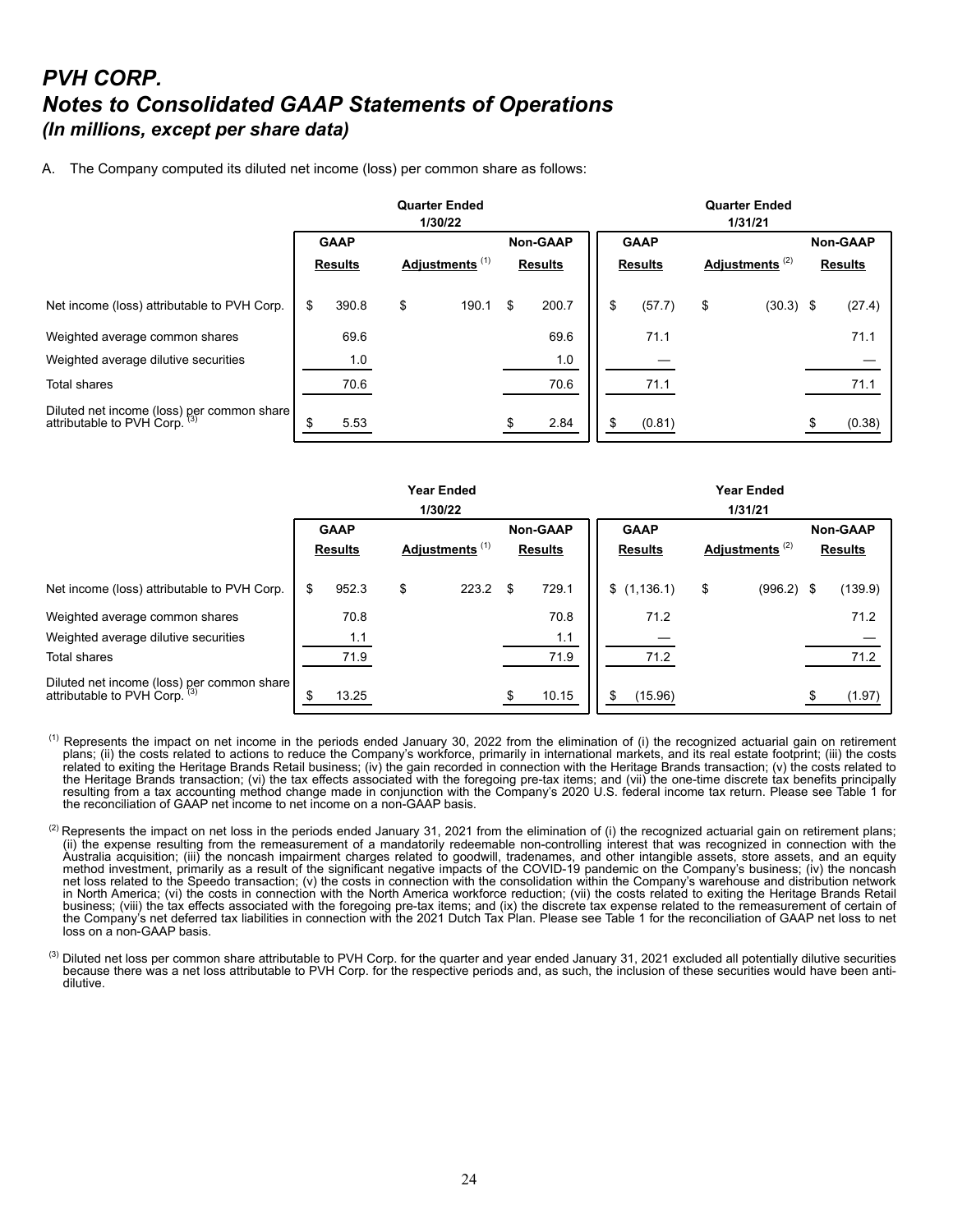#### *PVH CORP. Consolidated Balance Sheets (In millions)*

|                                                                           |       | 1/30/22  | 1/31/21                   |          |  |
|---------------------------------------------------------------------------|-------|----------|---------------------------|----------|--|
| <b>ASSETS</b>                                                             |       |          |                           |          |  |
| <b>Current Assets:</b>                                                    |       |          |                           |          |  |
| Cash and Cash Equivalents                                                 | \$    | 1,242.5  | $\boldsymbol{\mathsf{S}}$ | 1,651.4  |  |
| <b>Receivables</b>                                                        |       | 765.3    |                           | 666.6    |  |
| Inventories                                                               |       | 1,348.5  |                           | 1,417.1  |  |
| Other                                                                     |       | 297.4    |                           | 208.6    |  |
| <b>Total Current Assets</b>                                               |       | 3,653.7  |                           | 3,943.7  |  |
| Property, Plant and Equipment                                             |       | 906.1    |                           | 942.7    |  |
| <b>Operating Lease Right-of-Use Assets</b>                                |       | 1,349.0  |                           | 1,564.8  |  |
| Goodwill and Other Intangible Assets                                      |       | 6,135.9  |                           | 6,472.5  |  |
| <b>Other Assets</b>                                                       |       | 352.1    |                           | 369.8    |  |
|                                                                           | $\$\$ | 12,396.8 | $\boldsymbol{\mathsf{S}}$ | 13,293.5 |  |
|                                                                           |       |          |                           |          |  |
| LIABILITIES, REDEEMABLE NON-CONTROLLING INTEREST AND STOCKHOLDERS' EQUITY |       |          |                           |          |  |
| <b>Accounts Payable and Accrued Expenses</b>                              | \$    | 2,366.5  | \$                        | 2,119.9  |  |
| <b>Current Portion of Operating Lease Liabilities</b>                     |       | 375.4    |                           | 421.4    |  |
| <b>Short-Term Borrowings</b>                                              |       | 10.8     |                           |          |  |
| <b>Current Portion of Long-Term Debt</b>                                  |       | 34.8     |                           | 41.1     |  |
| <b>Other Liabilities</b>                                                  |       | 788.5    |                           | 1,039.8  |  |
| Long-Term Portion of Operating Lease Liabilities                          |       | 1,214.4  |                           | 1,430.7  |  |
| Long-Term Debt                                                            |       | 2,317.6  |                           | 3,513.7  |  |
| Redeemable Non-Controlling Interest                                       |       |          |                           | (3.4)    |  |
| <b>Stockholders' Equity</b>                                               |       | 5,288.8  |                           | 4,730.3  |  |
|                                                                           | S     | 12,396.8 | \$                        | 13,293.5 |  |

Note: Year over year balances are impacted by changes in foreign currency exchange rates.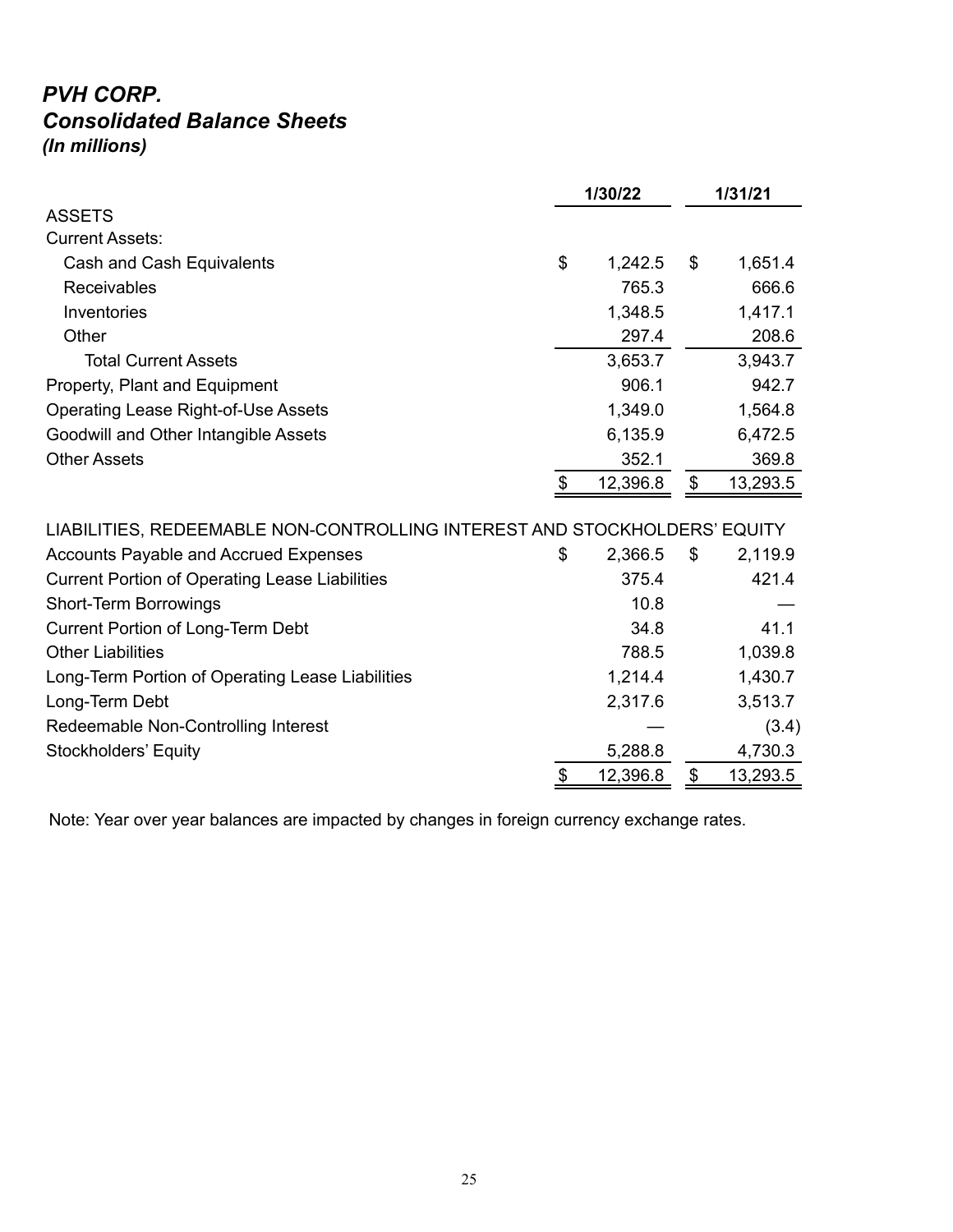### *PVH CORP. Segment Data*

*(In millions)*

#### **REVENUE BY SEGMENT**

|                                               | <b>Quarter Ended</b><br>1/30/22 | <b>Quarter Ended</b><br>1/31/21 |
|-----------------------------------------------|---------------------------------|---------------------------------|
| <b>Tommy Hilfiger North America</b>           |                                 |                                 |
| Net sales                                     | \$<br>338.2                     | \$<br>296.3                     |
| Royalty revenue                               | 20.8                            | 16.2                            |
| Advertising and other revenue<br>Total        | 4.9<br>363.9                    | 5.4<br>317.9                    |
| <b>Tommy Hilfiger International</b>           |                                 |                                 |
| Net sales                                     | 914.5                           | 764.6                           |
| Royalty revenue                               | 14.3                            | 12.6                            |
| Advertising and other revenue<br>Total        | 4.1<br>932.9                    | 1.3<br>778.5                    |
|                                               |                                 |                                 |
| <b>Total Tommy Hilfiger</b><br>Net sales      | 1,252.7                         | 1,060.9                         |
| <b>Royalty revenue</b>                        | 35.1                            | 28.8                            |
| Advertising and other revenue                 | 9.0                             | 6.7                             |
| Total                                         | 1,296.8                         | 1,096.4                         |
| Calvin Klein North America                    |                                 |                                 |
| Net sales                                     | 320.4                           | 250.3                           |
| Royalty revenue                               | 42.6                            | 27.0                            |
| Advertising and other revenue                 | 12.0                            | 7.1                             |
| Total                                         | 375.0                           | 284.4                           |
| <b>Calvin Klein International</b>             |                                 |                                 |
| Net sales                                     | 599.6                           | 477.9                           |
| Royalty revenue                               | 14.3                            | 14.6                            |
| Advertising and other revenue<br>Total        | 2.7<br>616.6                    | 4.3<br>496.8                    |
| <b>Total Calvin Klein</b>                     |                                 |                                 |
| Net sales                                     | 920.0                           | 728.2                           |
| <b>Royalty revenue</b>                        | 56.9                            | 41.6                            |
| Advertising and other revenue                 | 14.7                            | 11.4                            |
| Total                                         | 991.6                           | 781.2                           |
| Heritage Brands Wholesale                     |                                 |                                 |
| Net sales                                     | 141.0                           | 165.3                           |
| Royalty revenue                               | 0.1                             | 3.5                             |
| Advertising and other revenue<br>Total        | 0.2<br>141.3                    | 0.9<br>169.7                    |
|                                               |                                 |                                 |
| <b>Heritage Brands Retail</b><br>Net sales    |                                 | 41.6                            |
| Royalty revenue                               |                                 | 0.8                             |
| Advertising and other revenue                 |                                 | 0.1                             |
| Total                                         |                                 | 42.5                            |
| <b>Total Heritage Brands</b>                  |                                 |                                 |
| Net sales                                     | 141.0                           | 206.9                           |
| <b>Royalty revenue</b>                        | 0.1                             | 4.3                             |
| Advertising and other revenue                 | 0.2                             | 1.0                             |
| Total                                         | 141.3                           | 212.2                           |
| <b>Total Revenue</b>                          |                                 |                                 |
| <b>Net sales</b>                              | 2,313.7                         | 1,996.0                         |
| <b>Royalty revenue</b>                        | 92.1                            | 74.7                            |
| Advertising and other revenue<br><b>Total</b> | 23.9<br>2,429.7<br>\$           | 19.1<br>\$<br>2,089.8           |
|                                               |                                 |                                 |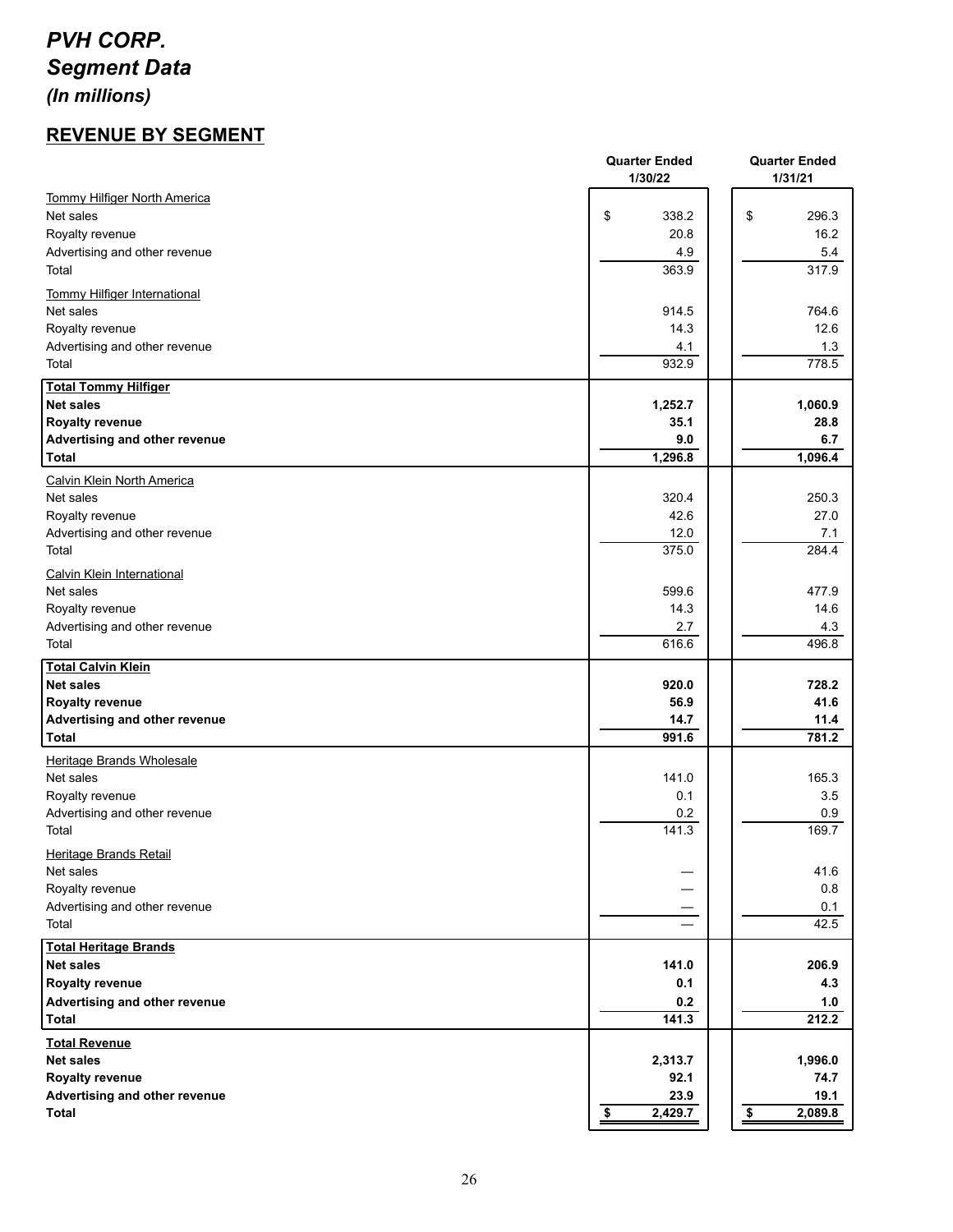#### *PVH CORP. Segment Data (continued) (In millions)*

#### **EARNINGS (LOSS) BEFORE INTEREST AND TAXES BY SEGMENT**

|                                          | <b>Quarter Ended</b> |                            |                 |  | <b>Quarter Ended</b> |                            |                 |  |  |  |  |  |
|------------------------------------------|----------------------|----------------------------|-----------------|--|----------------------|----------------------------|-----------------|--|--|--|--|--|
|                                          |                      | 1/30/22                    |                 |  |                      | 1/31/21                    |                 |  |  |  |  |  |
|                                          | <b>Results</b>       |                            |                 |  | <b>Results</b>       |                            |                 |  |  |  |  |  |
|                                          | <b>Under</b>         |                            | <b>Non-GAAP</b> |  | <b>Under</b>         |                            | <b>Non-GAAP</b> |  |  |  |  |  |
|                                          | <b>GAAP</b>          | Adjustments <sup>(1)</sup> | <b>Results</b>  |  | <b>GAAP</b>          | Adjustments <sup>(2)</sup> | <b>Results</b>  |  |  |  |  |  |
| Tommy Hilfiger North America             | \$<br>2.8            | \$                         | \$<br>2.8       |  | \$<br>$(10.2)$ \$    | $(1.9)$ \$                 | (8.3)           |  |  |  |  |  |
| Tommy Hilfiger International             | 143.5                |                            | 143.5           |  | 57.4                 | (26.9)                     | 84.3            |  |  |  |  |  |
| Total Tommy Hilfiger                     | 146.3                |                            | 146.3           |  | 47.2                 | (28.8)                     | 76.0            |  |  |  |  |  |
| Calvin Klein North America               | 18.6                 |                            | 18.6            |  | (21.0)               | (11.0)                     | (10.0)          |  |  |  |  |  |
| Calvin Klein International               | 71.4                 |                            | 71.4            |  | 23.0                 | (18.9)                     | 41.9            |  |  |  |  |  |
| Total Calvin Klein                       | 90.0                 |                            | 90.0            |  | 2.0                  | (29.9)                     | 31.9            |  |  |  |  |  |
| Heritage Brands Wholesale                | 0.8                  |                            | 0.8             |  | (15.6)               |                            | (15.6)          |  |  |  |  |  |
| Heritage Brands Retail                   |                      |                            |                 |  | (21.2)               | (8.0)                      | (13.2)          |  |  |  |  |  |
| Total Heritage Brands                    | 0.8                  |                            | 0.8             |  | (36.8)               | (8.0)                      | (28.8)          |  |  |  |  |  |
| Corporate                                | (13.8)               | 48.7                       | (62.5)          |  | 13.9                 | 64.5                       | (50.6)          |  |  |  |  |  |
| Total earnings before interest and taxes | 223.3<br>\$          | 48.7<br>\$                 | 174.6<br>\$     |  | 26.3<br>\$           | $(2.2)$ \$<br>- \$         | 28.5            |  |  |  |  |  |

 $^{(1)}$  The adjustment for the quarter ended January 30, 2022 represents the elimination of the recognized actuarial gain on retirement plans.

<sup>(2)</sup> The adjustments for the quarter ended January 31, 2021 represent the elimination of (i) the recognized actuarial gain on retirement plans; (ii) the noncash impairment charges related to store assets as a result of the significant negative impacts of the COVID-19 pandemic on the Company's business and the impact of a shift in consumer buying trends from brick and mortar stores to digital channels; and (iii) the costs related to exiting the Heritage Brands Retail business.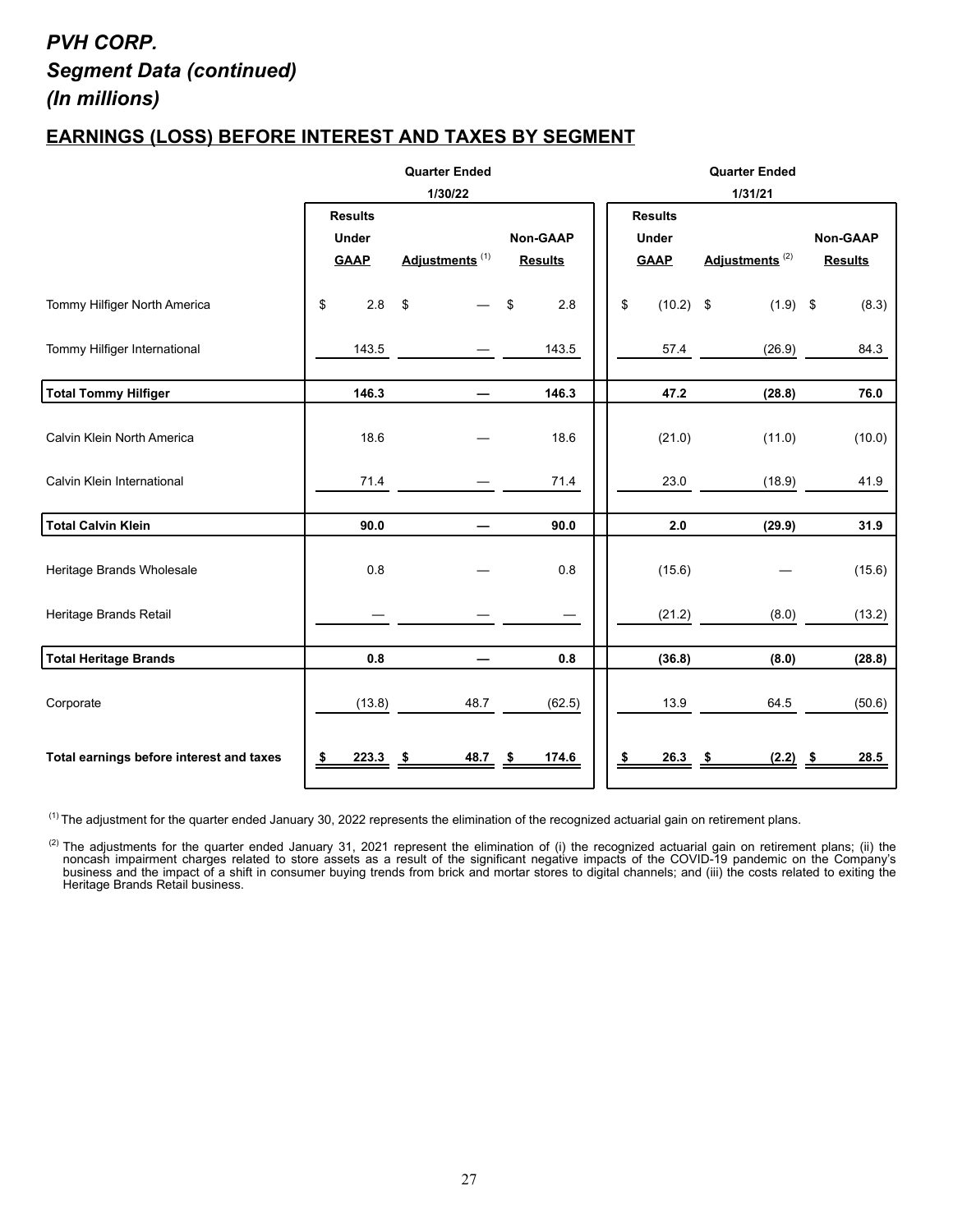#### *PVH CORP. Segment Data (continued) (In millions)*

#### **REVENUE BY SEGMENT**

|                                     | <b>Year Ended</b><br>1/30/22 | <b>Year Ended</b><br>1/31/21       |  |  |
|-------------------------------------|------------------------------|------------------------------------|--|--|
| <b>Tommy Hilfiger North America</b> |                              |                                    |  |  |
| Net sales                           | \$<br>1,086.0                | \$<br>901.2                        |  |  |
| Royalty revenue                     | 79.0                         | 53.7                               |  |  |
| Advertising and other revenue       | 19.8                         | 13.9                               |  |  |
| Total                               | 1,184.8                      | 968.8                              |  |  |
|                                     |                              |                                    |  |  |
| <b>Tommy Hilfiger International</b> |                              |                                    |  |  |
| Net sales                           | 3,446.6                      | 2,615.6                            |  |  |
| Royalty revenue                     | 56.8                         | 40.1                               |  |  |
| Advertising and other revenue       | 15.5                         | 11.9                               |  |  |
| Total                               | 3,518.9                      | 2,667.6                            |  |  |
| <b>Total Tommy Hilfiger</b>         |                              |                                    |  |  |
| <b>Net sales</b>                    | 4,532.6                      | 3,516.8                            |  |  |
| <b>Royalty revenue</b>              | 135.8                        | 93.8                               |  |  |
| Advertising and other revenue       | 35.3                         | 25.8                               |  |  |
| Total                               | 4,703.7                      | 3,636.4                            |  |  |
| <b>Calvin Klein North America</b>   |                              |                                    |  |  |
| Net sales                           | 1,129.5                      | 826.8                              |  |  |
| Royalty revenue                     | 145.6                        | 99.8                               |  |  |
| Advertising and other revenue       | 46.6                         | 29.0                               |  |  |
| Total                               | 1,321.7                      | 955.6                              |  |  |
| <b>Calvin Klein International</b>   |                              |                                    |  |  |
| Net sales                           | 2,283.1                      | 1,614.6                            |  |  |
| Royalty revenue                     | 48.3                         | 52.2                               |  |  |
| Advertising and other revenue       | 7.2                          | 15.9                               |  |  |
| Total                               | 2,338.6                      | 1,682.7                            |  |  |
|                                     |                              |                                    |  |  |
| <b>Total Calvin Klein</b>           |                              |                                    |  |  |
| Net sales                           | 3,412.6                      | 2,441.4                            |  |  |
| <b>Royalty revenue</b>              | 193.9                        | 152.0                              |  |  |
| Advertising and other revenue       | 53.8                         | 44.9                               |  |  |
| Total                               | 3,660.3                      | 2,638.3                            |  |  |
| Heritage Brands Wholesale           |                              |                                    |  |  |
| Net sales                           | 702.9                        | 703.1                              |  |  |
| Royalty revenue                     | 10.4                         | 12.3                               |  |  |
| Advertising and other revenue       | 1.8                          | 2.5                                |  |  |
| Total                               | 715.1                        | 717.9                              |  |  |
| Heritage Brands Retail              |                              |                                    |  |  |
| Net sales                           | 75.6                         | 137.4                              |  |  |
| Royalty revenue                     |                              | 2.3                                |  |  |
| Advertising and other revenue       |                              | 0.3                                |  |  |
| Total                               | 75.6                         | 140.0                              |  |  |
| <b>Total Heritage Brands</b>        |                              |                                    |  |  |
| Net sales                           | 778.5                        | 840.5                              |  |  |
| <b>Royalty revenue</b>              | 10.4                         | 14.6                               |  |  |
| Advertising and other revenue       | 1.8                          | 2.8                                |  |  |
| <b>Total</b>                        | 790.7                        | 857.9                              |  |  |
| <b>Total Revenue</b>                |                              |                                    |  |  |
| <b>Net sales</b>                    | 8,723.7                      | 6,798.7                            |  |  |
| <b>Royalty revenue</b>              | 340.1                        | 260.4                              |  |  |
| Advertising and other revenue       | 90.9                         | 73.5                               |  |  |
| <b>Total</b>                        | $\frac{1}{2}$<br>9,154.7     | $\overline{\mathbf{S}}$<br>7,132.6 |  |  |
|                                     |                              |                                    |  |  |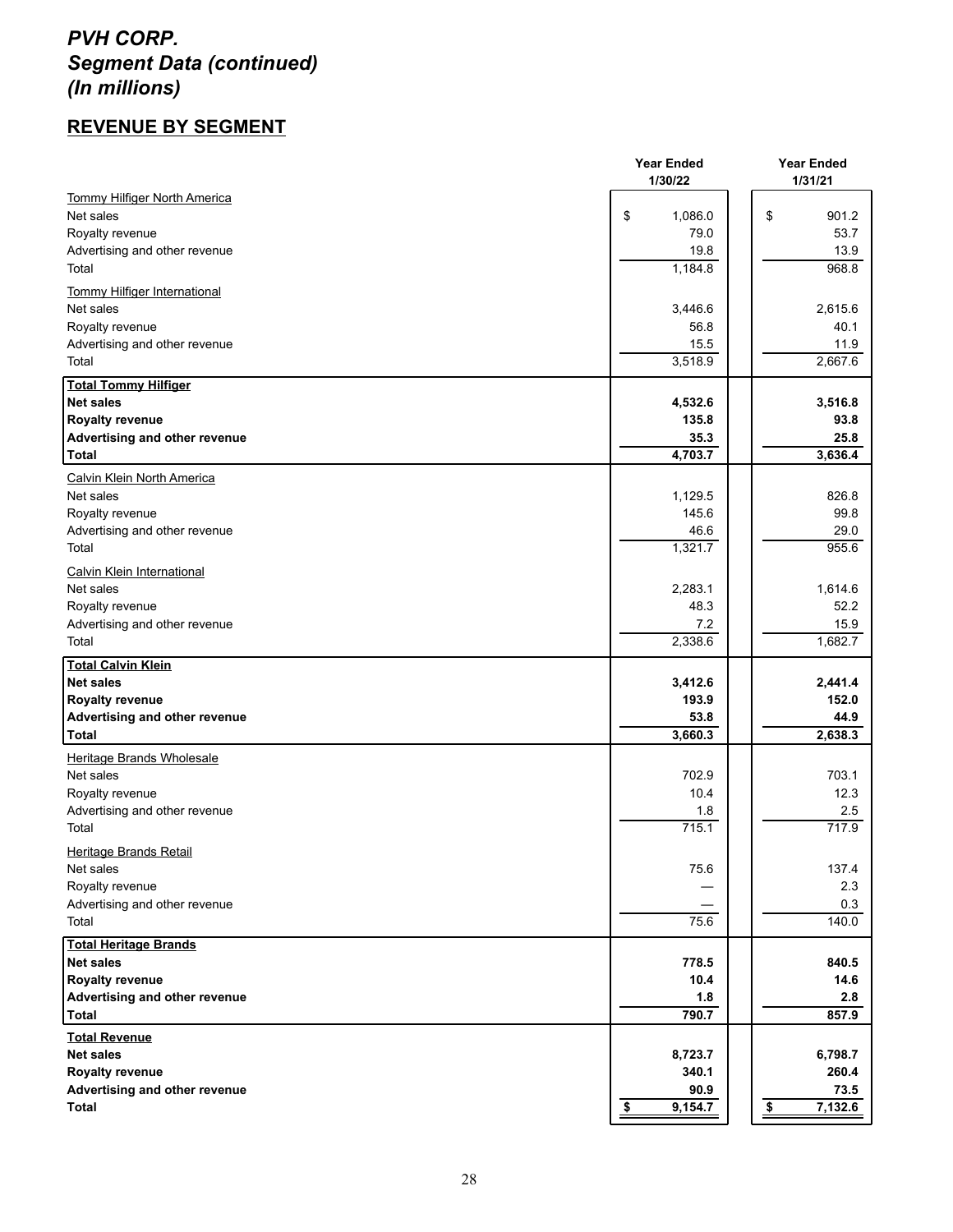#### *PVH CORP. Segment Data (continued) (In millions)*

#### **EARNINGS (LOSS) BEFORE INTEREST AND TAXES BY SEGMENT**

|                                                    | <b>Year Ended</b> |                            |                |    | <b>Year Ended</b> |                            |                 |  |  |  |
|----------------------------------------------------|-------------------|----------------------------|----------------|----|-------------------|----------------------------|-----------------|--|--|--|
|                                                    |                   | 1/30/22                    |                |    |                   | 1/31/21                    |                 |  |  |  |
|                                                    | <b>Results</b>    |                            |                |    |                   |                            |                 |  |  |  |
|                                                    | <b>Under</b>      |                            | Non-GAAP       |    | <b>Under</b>      |                            | <b>Non-GAAP</b> |  |  |  |
|                                                    | <b>GAAP</b>       | Adjustments <sup>(1)</sup> | <b>Results</b> |    | <b>GAAP</b>       | Adjustments <sup>(2)</sup> | <b>Results</b>  |  |  |  |
|                                                    |                   |                            |                |    |                   |                            |                 |  |  |  |
| Tommy Hilfiger North America                       | 21.2<br>\$        | \$<br>$(1.7)$ \$           | 22.9           | \$ | $(130.5)$ \$      | $(16.9)$ \$                | (113.6)         |  |  |  |
| Tommy Hilfiger International                       | 654.2             | (8.9)                      | 663.1          |    | 259.5             | (30.0)                     | 289.5           |  |  |  |
|                                                    |                   |                            |                |    |                   |                            |                 |  |  |  |
| Total Tommy Hilfiger                               | 675.4             | (10.6)                     | 686.0          |    | 129.0             | (46.9)                     | 175.9           |  |  |  |
|                                                    |                   |                            |                |    |                   |                            |                 |  |  |  |
| Calvin Klein North America                         | 78.0              | (2.1)                      | 80.1           |    | (384.5)           | (314.6)                    | (69.9)          |  |  |  |
|                                                    |                   |                            |                |    |                   |                            |                 |  |  |  |
| Calvin Klein International                         | 377.6             | (6.4)                      | 384.0          |    | (280.0)           | (414.7)                    | 134.7           |  |  |  |
|                                                    |                   |                            |                |    |                   |                            |                 |  |  |  |
| <b>Total Calvin Klein</b>                          | 455.6             | (8.5)                      | 464.1          |    | (664.5)           | (729.3)                    | 64.8            |  |  |  |
|                                                    |                   |                            |                |    |                   |                            |                 |  |  |  |
| Heritage Brands Wholesale                          | 160.9             | 113.4                      | 47.5           |    | (312.5)           | (265.2)                    | (47.3)          |  |  |  |
|                                                    |                   |                            |                |    |                   |                            |                 |  |  |  |
| Heritage Brands Retail                             | (33.9)            | (21.1)                     | (12.8)         |    | (93.4)            | (32.8)                     | (60.6)          |  |  |  |
|                                                    |                   |                            |                |    |                   |                            |                 |  |  |  |
| <b>Total Heritage Brands</b>                       | 127.0             | 92.3                       | 34.7           |    | (405.9)           | (298.0)                    | (107.9)         |  |  |  |
|                                                    |                   |                            |                |    |                   |                            |                 |  |  |  |
| Corporate                                          | (181.1)           | 20.2                       | (201.3)        |    | (130.3)           | 39.6                       | (169.9)         |  |  |  |
|                                                    |                   |                            |                |    |                   |                            |                 |  |  |  |
| Total earnings (loss) before interest and<br>taxes | 1,076.9<br>\$     | 93.4<br>\$                 | 983.5          |    | \$ (1,071.7)      | (1,034.6)<br>- \$          | (37.1)<br>- 5   |  |  |  |

<sup>(1)</sup> The adjustments for the year ended January 30, 2022 represent the elimination of (i) the recognized actuarial gain on retirement plans; (ii) the costs related to actions to reduce the Company's workforce, primarily in international markets, and its real estate footprint; (iii) the costs related to exiting the Heritage Brands Retail business; (iv) the gain recorded in connection with the Heritage Brands transaction; and (v) the costs related to the Heritage Brands transaction.

<sup>(2)</sup> The adjustments for the year ended January 31, 2021 represent the elimination of (i) the recognized actuarial gain on retirement plans; (ii) the noncash impairment charges related to goodwill, tradenames, and other intangible assets, store assets, and an equity method investment, primarily as a result of the significant negative impacts of the COVID-19 pandemic on the Company's business; (iii) the noncash loss related to the Speedo transaction; (iv) the costs in connection with the consolidation within the Company's warehouse and distribution network in North America; (v) the costs related to the North America workforce reduction; and (vi) the costs related to exiting the Heritage Brands Retail business.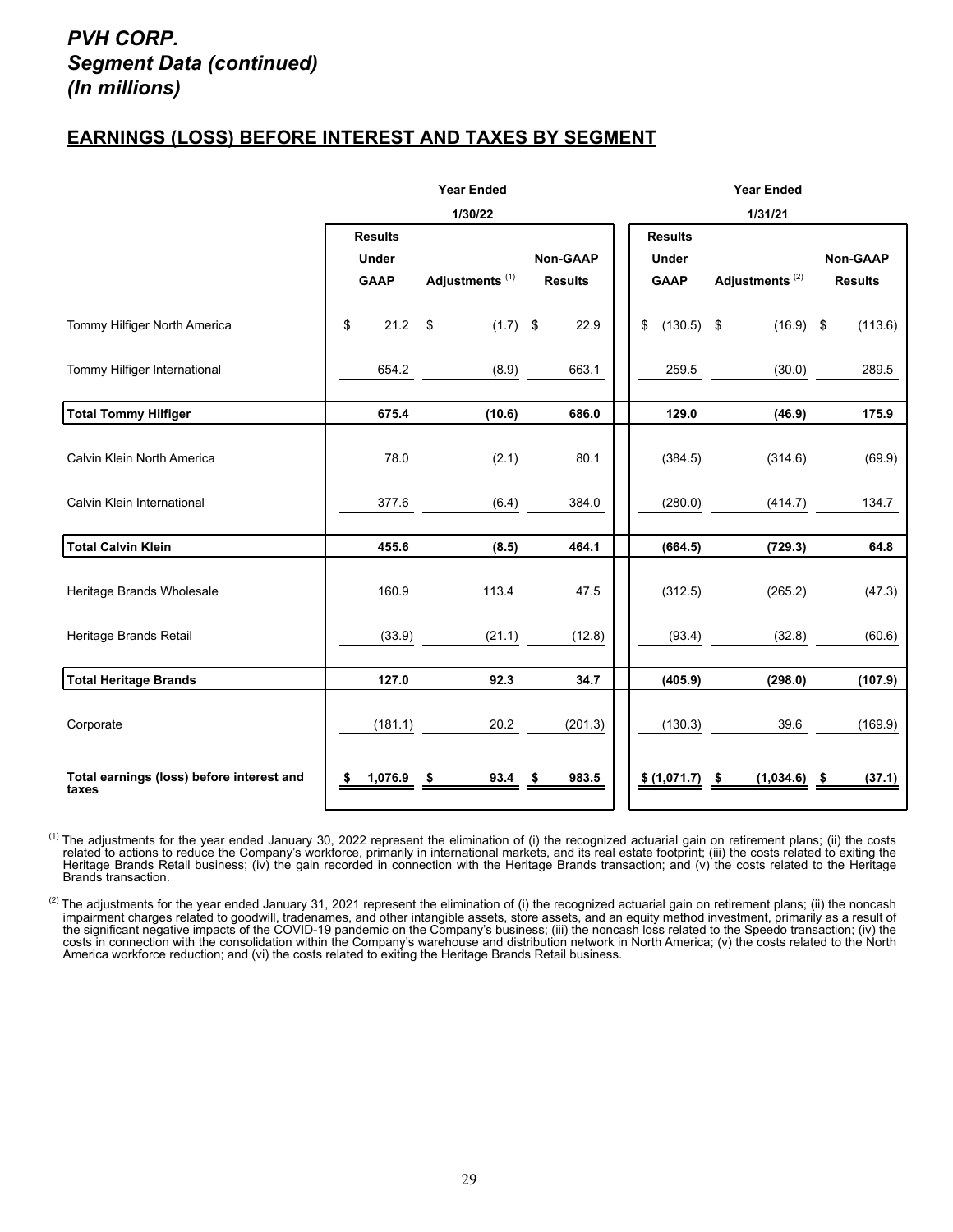#### *PVH CORP. Reconciliations of 2021 Constant Currency Revenue (In millions)*

As a supplement to the Company's reported operating results, the Company presents constant currency revenue information, which is a non-GAAP financial measure. The Company presents results in this manner because it is a global company that transacts business in multiple currencies but reports financial information in U.S. dollars. Foreign currency exchange rate fluctuations affect the amounts reported by the Company in U.S. dollars with respect to its foreign revenues. Exchange rate fluctuations can have a significant effect on reported revenues. The Company believes presenting constant currency revenue information provides useful information to investors, as it provides information to assess how its businesses performed excluding the effects of changes in foreign currency exchange rates and assists investors in evaluating the effectiveness of the Company's operations and underlying business trends in a manner that is consistent with management's evaluation of business performance.

The Company calculates constant currency revenue information by translating its foreign revenues for the relevant period into U.S. dollars at the average exchange rates in effect during the comparable prior year period (rather than at the actual exchange rates in effect during the relevant period).

Constant currency performance should be viewed in addition to, and not in lieu of or as superior to, the Company's operating performance calculated in accordance with GAAP. The constant currency revenue information presented may not be comparable to similarly described measures reported by other companies.

|                              | <b>GAAP Revenue</b>  |         |         | % Change    |                           |          |  |  |  |  |
|------------------------------|----------------------|---------|---------|-------------|---------------------------|----------|--|--|--|--|
|                              | <b>Quarter Ended</b> |         |         |             | <b>Negative Impact of</b> | Constant |  |  |  |  |
|                              | 1/30/22              | 1/31/21 |         | <b>GAAP</b> | <b>Foreign Exchange</b>   | Currency |  |  |  |  |
| Tommy Hilfiger International | \$<br>932.9          | \$      | 778.5   | 19.8 %      | (6.6)%                    | 26.4 %   |  |  |  |  |
| <b>Total Tommy Hilfiger</b>  | 1,296.8              |         | 1,096.4 | 18.3 %      | (4.6)%                    | 22.9 %   |  |  |  |  |
| Calvin Klein International   | 616.6                |         | 496.8   | 24.1 %      | (5.5)%                    | 29.6 %   |  |  |  |  |
| <b>Total Calvin Klein</b>    | 991.6                |         | 781.2   | 26.9 %      | $(3.4)\%$                 | 30.3%    |  |  |  |  |
| <b>Total Revenue</b>         | \$<br>2.429.7        | \$      | 2.089.8 | 16.3 %      | (3.7)%                    | 20.0 %   |  |  |  |  |

|                              | <b>GAAP Revenue</b> |                   |         | % Change    |                           |                 |  |  |  |  |
|------------------------------|---------------------|-------------------|---------|-------------|---------------------------|-----------------|--|--|--|--|
|                              |                     | <b>Year Ended</b> |         |             | <b>Positive Impact of</b> | <b>Constant</b> |  |  |  |  |
|                              | 1/30/22             | 1/31/21           |         | <b>GAAP</b> | <b>Foreign Exchange</b>   | Currency        |  |  |  |  |
| Tommy Hilfiger International | \$<br>3,518.9       | \$                | 2,667.6 | 31.9 %      | 2.4%                      | 29.5 %          |  |  |  |  |
| <b>Total Tommy Hilfiger</b>  | 4,703.7             |                   | 3,636.4 | 29.4 %      | 2.1%                      | 27.3 %          |  |  |  |  |
| Calvin Klein International   | 2,338.6             |                   | 1.682.7 | 39.0%       | 3.2%                      | 35.8 %          |  |  |  |  |
| <b>Total Calvin Klein</b>    | 3,660.3             |                   | 2,638.3 | 38.7 %      | 2.3%                      | 36.4 %          |  |  |  |  |
| <b>Total Revenue</b>         | \$<br>9.154.7       | S                 | 7.132.6 | 28.4 %      | 2.0%                      | 26.4 %          |  |  |  |  |